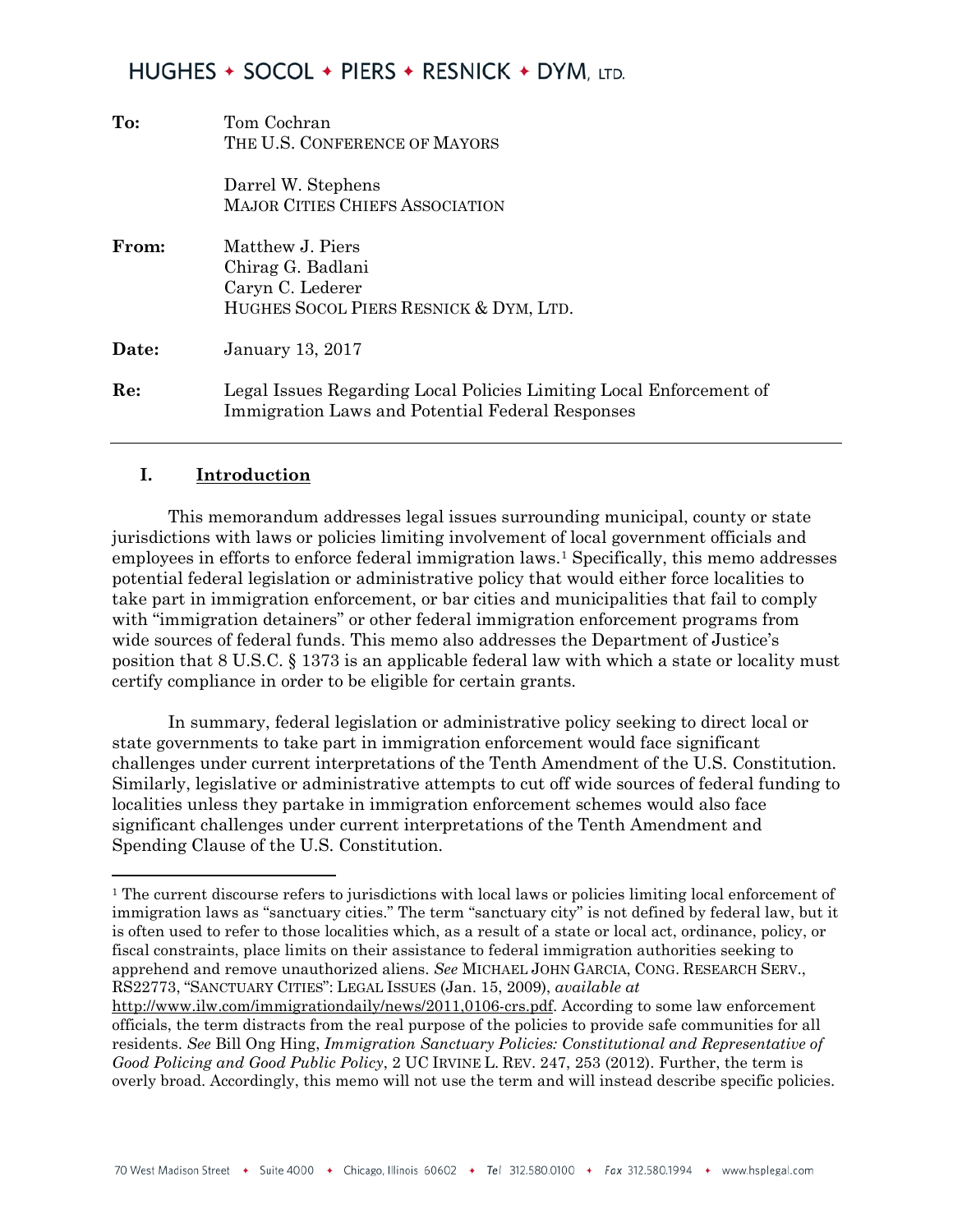Section 1373, a federal law which prohibits local and state governments from enacting laws or policies that limit communication with the Department of Homeland Security (DHS) about information regarding the "immigration or citizenship status" of individuals and prohibits restrictions on "[m]aintaining such information," is limited by its plain terms.[2](#page-1-0) Unless a local jurisdiction's policies or laws specifically limit communication with DHS or affirmatively forbid the maintenance of information specifically about an individual's *c*itizenship or immigration status, that jurisdiction's policies will not conflict with the plain terms of Section 1373.

The analysis as set forth in this memo is based on current assumptions, and may be modified as the federal government's potential legislative and administrative responses to local governmental policies on immigration enforcement become more specific.

#### **II. Background on Local and State Restrictions on Local Enforcement of Federal Immigration Laws**

In the 1980s, churches, community organizations and concerned private individuals established networks that provided assistance and shelter to Central American immigrants who were fleeing civil unrest in their home countries and had been denied asylum in the United States.<sup>[3](#page-1-1)</sup> Though some polices existed beforehand,<sup>[4](#page-1-2)</sup> in response to the "sanctuary" movement of the 1980s and related immigration-related concerns, a number of municipalities passed resolutions, policies, or laws limiting local law enforcement's role in federal immigration enforcement. These measures were implemented in large part to facilitate public safety by encouraging all residents, regardless of immigration status, to report crimes to local police without fear of immigration consequences.[5](#page-1-3)

Community policing, a philosophy that calls for trust and engagement between law enforcement and the people they protect, is increasingly recognized as vital to effective public safety measures. That trust is undermined when individuals fear interaction with the police because of concerns that local officers will enforce federal immigration laws. As a result, immigrant communities are less likely to trust and cooperate with local police, and local law enforcement suffers. One study of Latinos in four major cities found that 70% of undocumented immigrants and 44% of all Latinos are less likely to contact law enforcement

<span id="page-1-0"></span><sup>2</sup> As discussed in more detail below, some jurisdictions have policies barring local officers from *requesting* or *collecting* immigration status information that do not address or affect the "maintenance" of such information.

<span id="page-1-1"></span><sup>3</sup> *See* Rose Cuison Villazor, *What Is A "Sanctuary"?*, 61 SMU L. REV. 133 (2008).

<span id="page-1-2"></span><sup>4</sup> *See* Los Angeles, CA Police Dept., Special Order 40: Undocumented Aliens (Nov. 29, 1979), *available at* [http://www.lapdonline.org/assets/pdf/SO\\_40.pdf.](http://www.lapdonline.org/assets/pdf/SO_40.pdf)

<span id="page-1-3"></span><sup>5</sup> *See e.g.* Chicago, IL, Mayor Harold Washington Exec. Order 85-1: Equal Access to City Services, Benefits and Opportunities, (March 7, 1985), *available at* [http://www.chicityclerk.com/legislation](http://www.chicityclerk.com/legislation-records/journals-and-reports/executive-orders?page=1)[records/journals-and-reports/executive-orders?page=1;](http://www.chicityclerk.com/legislation-records/journals-and-reports/executive-orders?page=1) and the similar 1984 Executive Order issued by Washington D.C Mayor Marion Barry. *See also* Villazor, *supra* note 3; *and* Hing, *supra* note 1 (discussing history of local ordinances and stating that "[t]he idea is that by seeking to create good relations and trust with immigrant communities, law enforcement is more effective for the entire community.")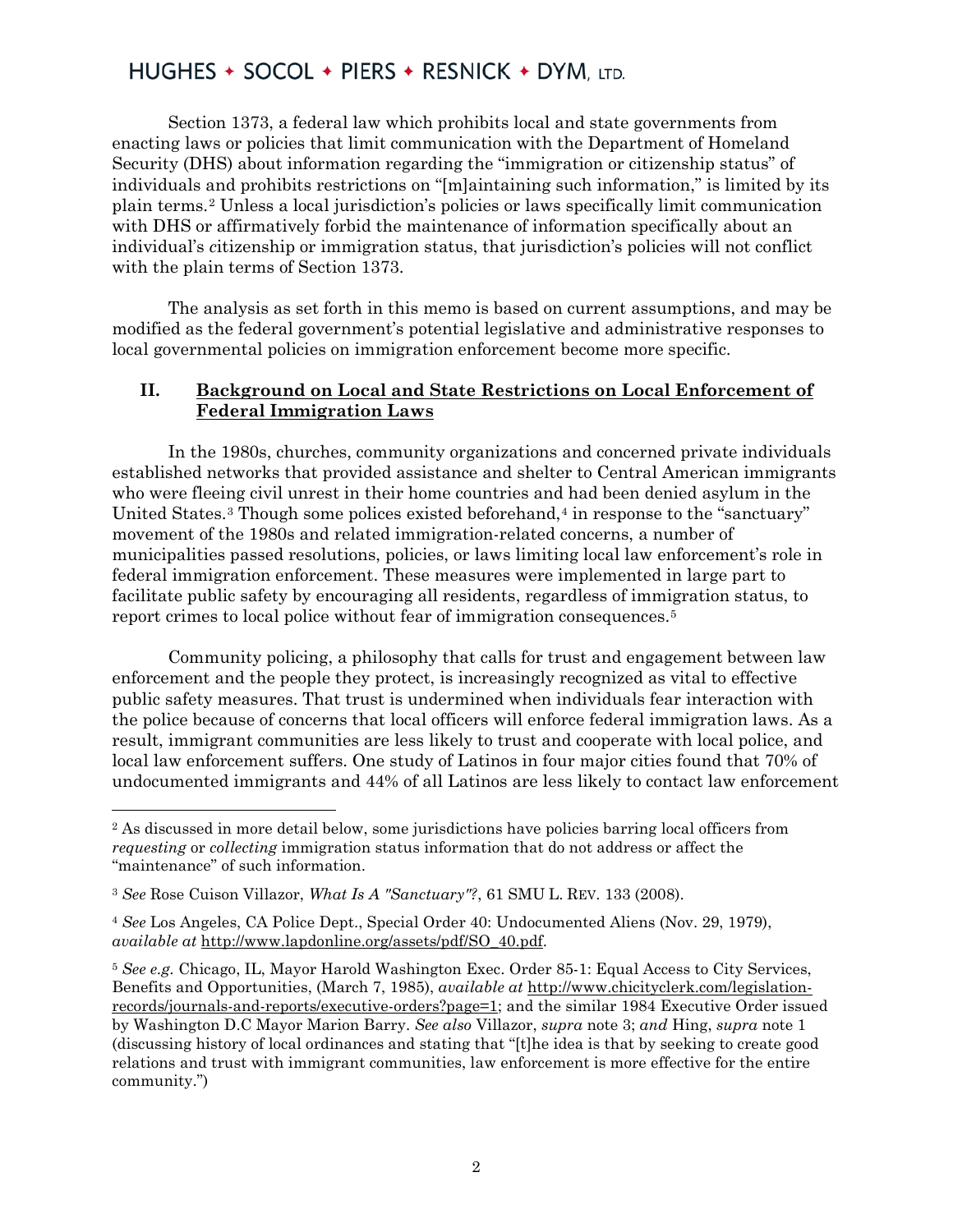l

authorities if they were victims of a crime for fear that the police will ask them or people they know about their immigration status, and 67% of undocumented immigrants and 45% of all Latinos are less likely to voluntarily offer information about, or report, crimes because of the same fear.[6](#page-2-0)

Current local and state policies limiting local and state involvement in federal immigration enforcement seek to address this issue of trust, and take several different forms. These policies generally seek to preserve local and state resources and improve public safety by promoting cooperation between law enforcement and the communities they serve.<sup>7</sup>

First, some administrative policies or laws include formal restrictions on local law enforcement's ability to apprehend or arrest an individual for federal immigration violations. These polices include restrictions on arrests for *civil* violations of federal immigration law, $\delta$  as well as restrictions on arrests for criminal immigration violations, such as illegal reentry.<sup>9</sup>

<span id="page-2-2"></span><sup>8</sup> The Supreme Court in *Arizona v. United States* clarified that local law enforcement agents do not have authority to stop or detain people for suspected violations of civil immigration law. Although authority to arrest is generally a matter of state law, the Supreme Court struck down part of an Arizona law that sought to authorize detention based on suspicion of immigration violations, finding that such authority was preempted by federal law. *See Arizona v. United States*, 132 S.Ct. 2492, 2505 (2012) ("[I]t would disrupt the federal framework to put state officers in the position of holding aliens in custody for possible unlawful presence without federal direction and supervision."); *see also Melendres v. Arpaio*, 695 F.3d 990, 1001 (9th Cir. 2012) ("[the sheriff] may not detain individuals solely because of unlawful presence."); *Santos v. Frederick Cnty. Bd. Of Com'rs*, 725 F.3d 451, 464-65 (4th Cir. 2013) (holding that local police do not have authority to make their own immigration arrests); *Buquer v. Indianapolis*, 797 F. Supp. 2d 905, 919 (S.D. Ind. 2011) (granting preliminary injunction against a state law authorizing LLEAs to make civil immigration arrests).

<span id="page-2-3"></span><sup>9</sup> See MICHAEL JOHN GARCIA AND KATE M. MANUEL, CONG. RESEARCH SERV., R43457, STATE AND LOCAL "SANCTUARY" POLICIES LIMITING PARTICIPATION IN IMMIGRATION ENFORCEMENT, 9 (July 10, 2015), *available at* [https://www.fas.org/sgp/crs/homesec/R43457.pdf;](https://www.fas.org/sgp/crs/homesec/R43457.pdf) *see also* OR. REV. STAT. ANN. § 181A.820 ("No law enforcement agency of the State of Oregon or of any political subdivision of the state shall use agency moneys, equipment or personnel for the purpose of detecting or apprehending persons whose only violation of law is that they are persons of foreign citizenship present in the United States in violation of federal immigration laws."); Washington, DC, Mayor's Order 2011-174: Disclosure of Status of Individuals: Policies and Procedures of District of Columbia Agencies (Oct. 19, 2011), at 2 ("No person shall be detained solely on the belief that he or she is not present legally in

<span id="page-2-0"></span><sup>6</sup> Nik Theodore, Dep't of Urban Planning and Policy, Univ. of Ill. at Chicago, *Insecure Communities: Latino Perceptions of Police Involvement in Immigration Enforcement* 5-6 (May 2013), *available at* [https://www.policylink.org/sites/default/files/INSECURE\\_COMMUNITIES\\_REPORT\\_FINAL.PDF;](https://www.policylink.org/sites/default/files/INSECURE_COMMUNITIES_REPORT_FINAL.PDF) *see also id.* at 1 ("Survey results indicate that the greater involvement of police in immigration enforcement has significantly heightened the fears many Latinos have of the police, . . . exacerbating their mistrust of law enforcement authorities.").

<span id="page-2-1"></span><sup>7</sup> *See Oversight of the Administration's Misdirected Immigration Enforcement Policies: Examining the Impact of Public Safety and Honoring the Victims: Hearing Before the S. Comm. on the Judiciary 2* (July 21, 2015) (statement of Tom Manger, Chief, Montgomery Cty., Md., Police Dep't & President, Major Cities Chiefs Ass'n), *available at* [http://www.judiciary.senate.gov/imo/media/doc/07-21-](http://www.judiciary.senate.gov/imo/media/doc/07-21-15%20Manger%20Testimony.pdf) [15%20Manger%20Testimony.pdf.](http://www.judiciary.senate.gov/imo/media/doc/07-21-15%20Manger%20Testimony.pdf)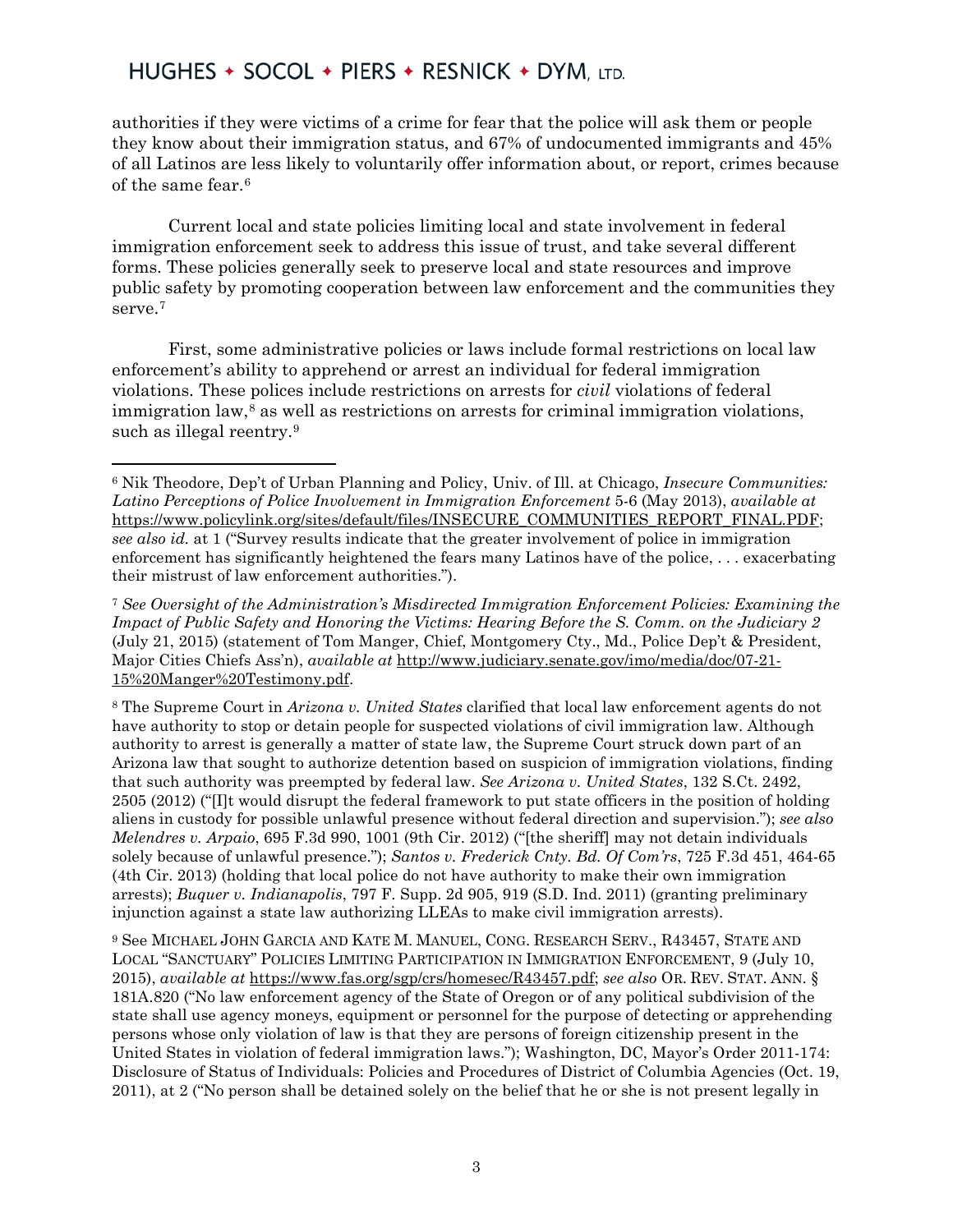Second, some policies include restrictions on local law enforcement inquiries or investigations into a person's immigration status or the gathering of such information on a local level.<sup>10</sup>

Third, many jurisdictions include a policy or law preventing continued detention pursuant to an immigration detainer, a request from ICE that the local agency hold an individual in local custody in order to give ICE the opportunity to take the individual into federal custody.[11](#page-3-1) The implementation of the Secure Communities program by Immigration and Customs Enforcement's (ICE) between 2008 and 2014 relied heavily on the use of immigration detainers. Under Secure Communities, DHS emphasized that it prioritized noncitizens who posed a danger to national security or a risk to public safety, specifically, aliens convicted of "aggravated felonies," as defined by the Immigration and Nationality Act, or two or more crimes each punishable by more than one year.[12](#page-3-2) DHS discontinued the Secure Communities Program and established the Priority Enforcement Program (PEP) in November 2014.[13](#page-3-3) The prior immigration detainer form (I-247) was replaced with three separate forms: DHS Form I-247D, used to request detention of a subject for up to fortyeight hours, when the subject is considered to be a priority for removal because he or she is suspected of terrorism, has a prior felony conviction, or has three prior misdemeanor convictions; DHS Form I-247N, used to request advance notification of the subject's release

<span id="page-3-2"></span><sup>12</sup> Dir. John Morton, U.S. ICE, Civil Immigration Enforcement: Priorities for the Apprehension, Detention, and Removal of Aliens 10072.1 (Mar. 2, 2011), *available at*

 $\overline{\phantom{a}}$ the United States or that he or she has committed a civil immigration violation."), available at <http://dcregs.dc.gov/Gateway/NoticeHome.aspx?NoticeID=1784041> [hereinafter *DC Order*]; Phoenix, AZ, Police Dep't Operations Order Manual, (Jan. 2011) at 1.4, ("The investigation and enforcement of federal laws relating to illegal entry and residence in the United States is specifically assigned to [Immigration and Customs Enforcement within DHS]."), *available at* [https://www.phoenix.gov/policesite/Documents/089035.pdf.](https://www.phoenix.gov/policesite/Documents/089035.pdf)

<span id="page-3-0"></span><sup>10</sup> *See, e.g.*, DC Order, supra note 9 (public safety employees "shall not inquire about a person's immigration status ... for the purpose of initiating civil enforcement of immigration proceedings that have no nexus to a criminal investigation").

<span id="page-3-1"></span><sup>11</sup> 8 C.F.R. § 287.7; *see also* GARCIA AND MANUEL, *supra* note 9, at 14.

[http://www.ice.gov/doclib/news/releases/2011/110302washingtondc.pdf.](http://www.ice.gov/doclib/news/releases/2011/110302washingtondc.pdf) These priorities remained in effect until November 20, 2014, when they (along with the Secure Communities program) were replaced. *See* Sec'y Jeh Charles Johnson, U.S. Dep't of Homeland Sec., Secure Communities (Nov. 20, 2014), *available at*

[http://www.dhs.gov/sites/default/files/publications/14\\_1120\\_memo\\_secure\\_communities.pdf](http://www.dhs.gov/sites/default/files/publications/14_1120_memo_secure_communities.pdf) (discontinuation of the Secure Communities program); Sec'y Jeh Charles Johnson, U.S. Dep't of Homeland Sec., Policies for the Apprehension, Detention and Removal of Undocumented Immigrants (Nov. 20, 2014), *available at*

[http://www.dhs.gov/sites/default/files/publications/14\\_1120\\_memo\\_prosecutorial\\_discretion.pdf](http://www.dhs.gov/sites/default/files/publications/14_1120_memo_prosecutorial_discretion.pdf) (superseding the March 2, 2011, memorandum on civil immigration enforcement priorities) [hereinafter *Secure Communities Letter*].

<span id="page-3-3"></span><sup>13</sup> *See* U.S. ICE, *Priority Enforcement Program Overview*,<https://www.ice.gov/pep> (last visited Jan. 11, 2017).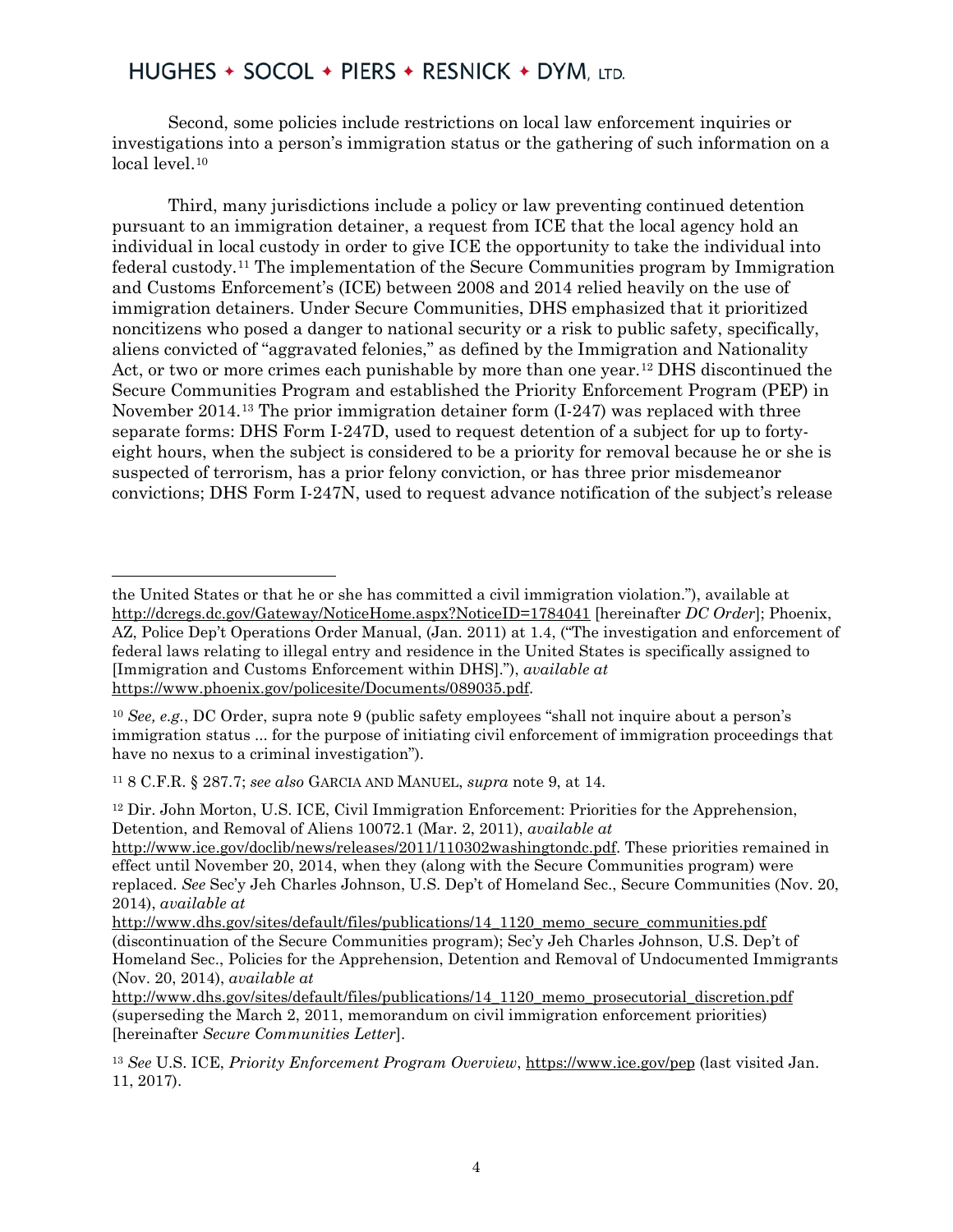date; and DHS Form I-247X, used to request a detention of up to forty-eight hours, when the subject is a removal priority for some other reason.<sup>[14](#page-4-0)</sup>

As discussed further below, detainers have raised numerous issues for local jurisdictions, including resource concerns, reports of detainers being issued for persons who were not convicted of *any* offense under Secure Communities, and Fourth Amendment compliance concerns. A number of courts have found that detentions pursuant to detainers violate the probable cause requirement of the Fourth Amendment,[15](#page-4-1) and that detainers exceed ICE's warrantless arrest authority[.16](#page-4-2) Accordingly, many jurisdictions have adopted policies against continued detention of an individual based on immigration detainer requests for at least some categories of noncitizens.[17](#page-4-3) Several states, including California, Connecticut and Rhode Island, have statewide laws, executive orders, or policies that limit how much local police can cooperate with detainer requests, and at least 364 counties and 39 cities have policies limiting cooperation with detainers.[18](#page-4-4) Some of these jurisdictions will honor immigration detainers only where law enforcement determines that the noncitizen is being held for felony crime, is believed to post a threat to the community, or meets another specific factor.[19](#page-4-5) Some policies state that the jurisdiction will not honor an ICE detainer unless there is a judicial determination of probable cause for that detainer, or a warrant from a judicial officer.[20](#page-4-6) Other policies additionally require a prior written agreement with the federal government by which all costs incurred by the jurisdiction in complying with the ICE detainer shall be reimbursed.[21](#page-4-7) Some jurisdictions further indicate that local officials should not expend time responding to ICE inquiries regarding a person's custody status or release date.<sup>[22](#page-4-8)</sup>

<span id="page-4-1"></span><sup>15</sup> *See infra*, Part IV.A.

 $\overline{\phantom{a}}$ 

<span id="page-4-2"></span><sup>16</sup> *See Moreno*, 2016 WL 5720465 at \*8 ("ICE's issuance of detainers that seek to detain individuals without a warrant goes beyond its statutory authority to make warrantless arrests under 8 U.S.C. §  $1357(a)(2)$ .").

<span id="page-4-3"></span><sup>17</sup> GARCIA AND MANUEL, *supra* note 9 at 14.

<span id="page-4-4"></span><sup>18</sup> *See* Jasmine C. Lee, Rudy Omri, and Julia Preston, *What Are Sanctuary Cities?*, N.Y. TIMES, Sept. 3, 2016, *available at* [http://www.nytimes.com/interactive/2016/09/02/us/sanctuary-cities.html;](http://www.nytimes.com/interactive/2016/09/02/us/sanctuary-cities.html) *see also* Immigrant Legal Resource Center, *Detainer Polices*, *available at* [https://www.ilrc.org/detainer](https://www.ilrc.org/detainer-policies)[policies](https://www.ilrc.org/detainer-policies) [hereinafter *ILCR Detainer Policies*].

<span id="page-4-5"></span><sup>19</sup> *See, e.g.,* CONN. GEN. STAT. ANN. § 54-192h.

<span id="page-4-6"></span><sup>20</sup> *See, e.g.*, N.Y. CITY ADMIN. CODE § 9-131 (2014).

<span id="page-4-7"></span><sup>21</sup> *See, e.g.*, Santa Clara, CA, Policy Resolution No. 2011-504, Resolution of the Board of Supervisors of the County of Santa Clara Adding Board Policy 3.54 Relating to Civil Immigration Detainer Requests, (Oct. 18, 2011), *available at*

[https://www.ilrc.org/sites/default/files/resources/santa\\_clara\\_ordinance.pdf.](https://www.ilrc.org/sites/default/files/resources/santa_clara_ordinance.pdf)

<span id="page-4-8"></span><sup>22</sup> *See, e.g.*, Cook County, IL Code § 46-37(b): Policy for Responding to ICE Detainers. As discussed below, the types of communications regarding custody status and release dates differ from communications regarding "immigration or citizenship status" contemplated under Section 1373.

<span id="page-4-0"></span><sup>14</sup> *Id*.; *see also Moreno v. Napolitano*, No. 11 C 5452, 2016 WL 5720465, at \*3 (N.D. Ill. Sept. 30, 2016).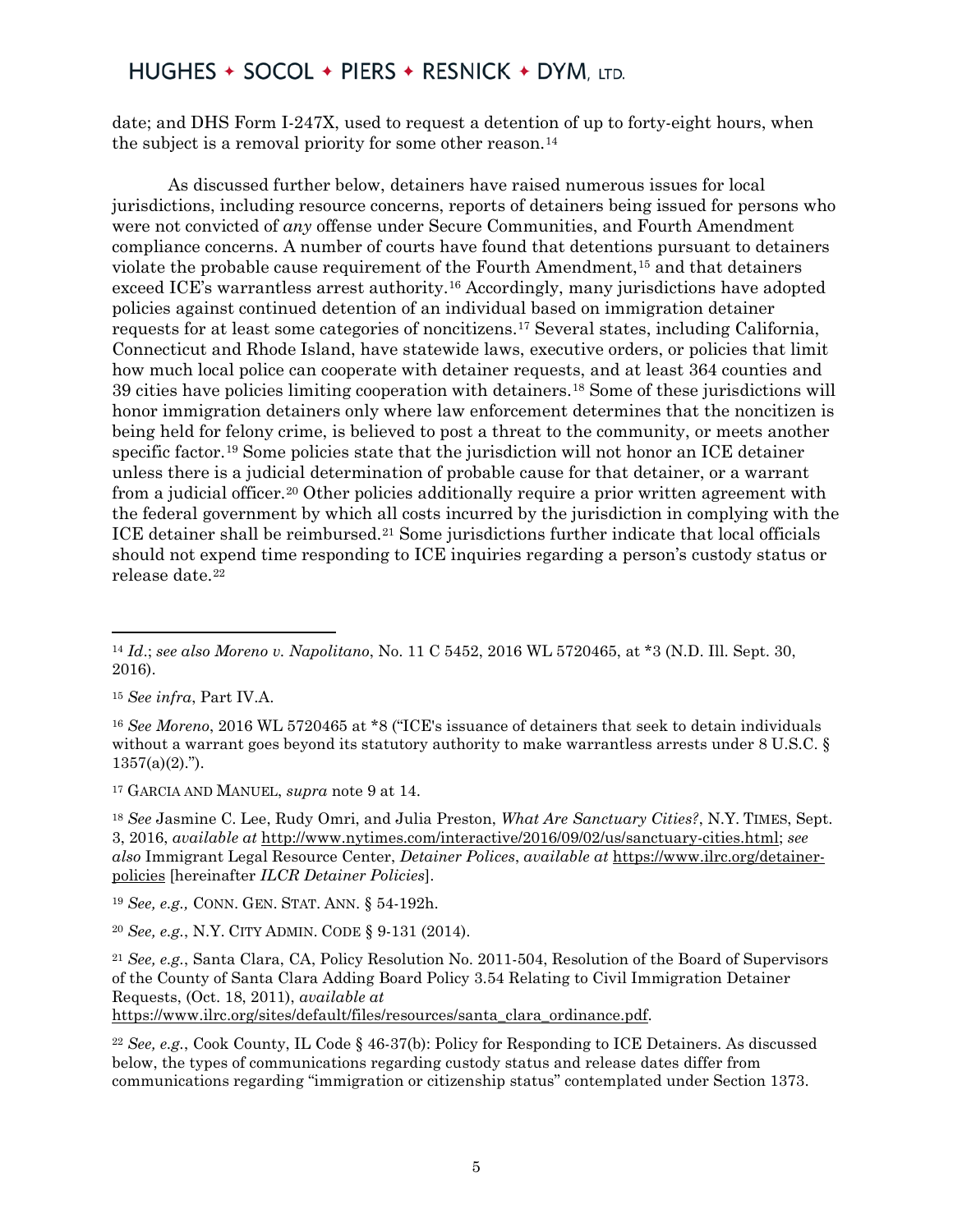Finally, related to policies regarding compliance with detainers, some jurisdictions also limit the ability of ICE or other federal officers to physically access local jails or facilities.<sup>[23](#page-5-0)</sup>

#### **III. Background on Section 1373 and the Department of Justice's Recent Guidance**

This section provides a background on Section 1373 and guidance issued by the Department of Justice regarding the intersection of Section 1373 and certain DOJ grants. An analysis of Section 1373's application is provided below in Part IV.D.

Enacted as part of the Illegal Immigration Reform and Immigrant Responsibility Act of 1996 (IIRIRA), Section 1373, 8 U.S.C. § 1373, titled "Communication between Government agencies and the Immigration and Naturalization Service," forbids the restriction of communications with the federal government regarding "citizenship or immigration status," and the restriction of the maintenance of such information, and states in relevant part as follows:

(a) In general

Notwithstanding any other provision of Federal, State, or local law, a Federal, State, or local government entity or official may not prohibit, or in any way restrict, any government entity or official from sending to, or receiving from, the Immigration and Naturalization Service information regarding the citizenship or immigration status, lawful or unlawful, of any individual.

(b) Additional authority of government entities

Notwithstanding any other provision of Federal, State, or local law, no person or agency may prohibit, or in any way restrict, a Federal, State, or local government entity from doing any of the following with respect to information regarding the immigration status, lawful or unlawful, of any individual:

(1) Sending such information to, or requesting or receiving such information from, the Immigration and Naturalization Service.

(2) Maintaining such information.

(3) Exchanging such information with any other Federal, State, or local government entity.[24](#page-5-1)

Local jurisdictions around the country are eligible for Edward Byrne Memorial Justice Assistance Grants ("JAG") pursuant to 42 U.S.C. § 3751(a) and funds under the

 $\overline{a}$ 

<span id="page-5-0"></span><sup>23</sup> *Id*.

<span id="page-5-1"></span><sup>24</sup> 8 U.S.C. § 1373; *see also* IIRIRA § 642(a).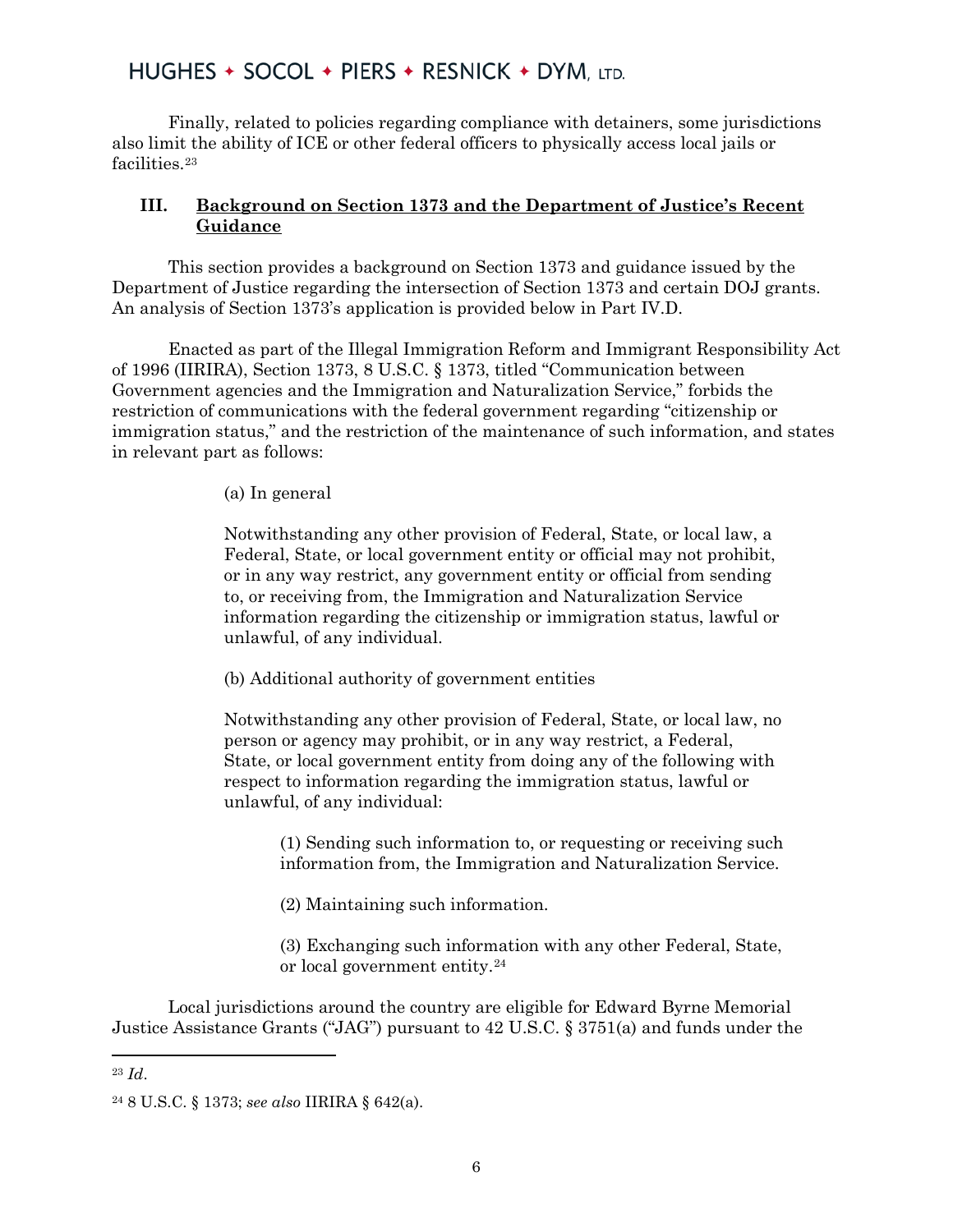State Criminal Alien Assistance Program (SCAAP) pursuant to 8 U.S.C. § 1231(i). According to the U.S. Department of Justice Office of Justice Programs ("OJP"), "[t]he JAG Program provides states and units of local governments with critical funding necessary to support a range of program areas including law enforcement; prosecution and court programs; prevention and education programs; corrections and community corrections; drug treatment and enforcement; crime victim and witness initiatives; and planning, evaluation, and technology improvement programs."[25](#page-6-0) The SCAAP program provides partial reimbursement to state, local, and tribal governments for prior year costs associated with incarcerating qualifying undocumented individuals, namely, those with at least one felony or two misdemeanor convictions for violations of state or local law, and who are incarcerated at least four consecutive days.[26](#page-6-1)

On May 31, 2016, the Department of Justice's (DOJ) Office of the Inspector General (OIG) issued a memorandum to DOJ's Office of Justice Programs (OJP) analyzing whether ten different state and local laws regarding local enforcement of federal immigration laws violate 8 U.S.C. § 1373 and whether such a violation can disqualify the state or locality from receiving SCAAP and JAG block grant awards.[27](#page-6-2) On July 7, 2016, OJP responded to the OIG stating that 8 U.S.C. § 1373 is an "other applicable federal law" that a state or locality must certify that they are in compliance with in order to be eligible for SCAAP and JAG block grant funds. OJP also issued a Question and Answer document relative to Section 1373 and grant recipients, stating in part that "Section 1373 does not impose on states and localities the affirmative obligation to collect information from private individuals regarding their immigration status, nor does it require that states and localities take specific actions upon obtaining such information. Rather, the statute prohibits government entities and officials from taking action to prohibit or in any way restrict the maintenance or intergovernmental exchange of such information, including through written or unwritten policies or practices."[28](#page-6-3) 

On October 6, 2016, OJP issued "Additional Guidance Regarding Compliance with 8 U.S.C. § 1373," stating in part that "[a]uthorizing legislation for the Byrne/JAG grant program requires that all grant applicants certify compliance both with the provisions of that authorizing legislation and all other applicable federal laws. The Office of Justice Programs has determined that 8 U.S.C. § 1373 (Section 1373) is an applicable federal law under the Byrne/JAG authorizing legislation. Therefore, all Byrne/JAG grant applicants must certify compliance with all applicable federal laws, including Section 1373, as part of

<span id="page-6-0"></span><sup>25</sup> Dep't of Justice, Office of Justice Programs, BJA-2016-9020, Edward Byrne Memorial Justice Assistance Grant (JAG) Program Fiscal Year (FY) 2016 Local Solicitation (May 16, 2016), *available at* [https://www.bja.gov/funding/JAGLocal16.pdf.](https://www.bja.gov/funding/JAGLocal16.pdf)

<span id="page-6-1"></span><sup>26</sup> *See* 8 U.S.C. § 1231(i).

<span id="page-6-2"></span><sup>27</sup> *See* Dep't of Justice, Office of the Inspector General, Memorandum: Dep't of Justice Referral of Allegations of Potential Violations of 8 U.S.C. § 1373 by Grant Recipients (May 31, 2016), *available at* <https://oig.justice.gov/reports/2016/1607.pdf> [hereinafter *OIG Memo*]*.* This memo was prompted by an inquiry made by Representative John A. Culberson.

<span id="page-6-3"></span><sup>28</sup> *See* Dep't of Justice, Office of Justice Programs, *Guidance Regarding Compliance with 8 U.S.C. § 1373*, Jul. 7, 2016, *available at* <https://www.bja.gov/funding/8uscsection1373.pdf> [hereinafter *July 7, 2016 Q&A*].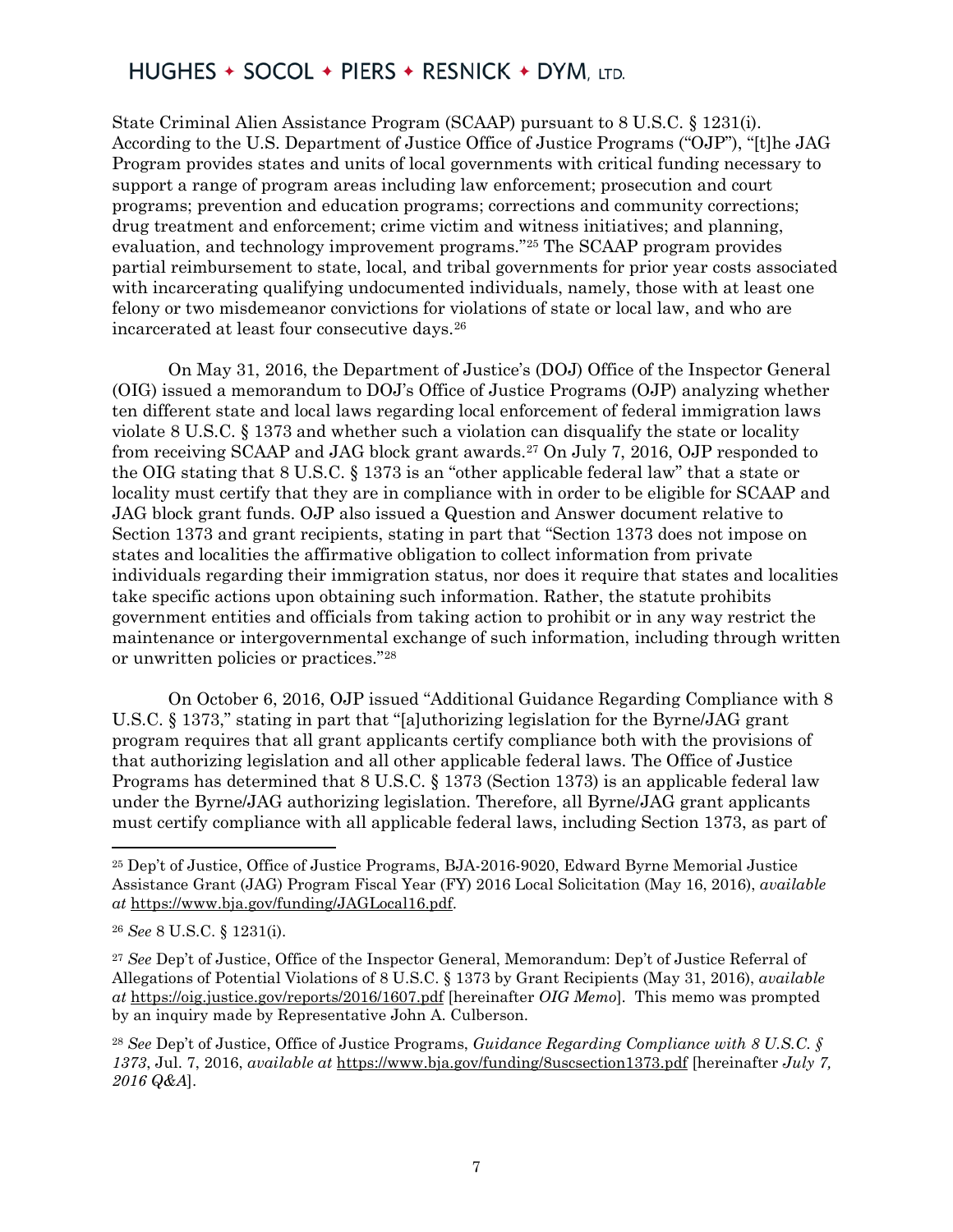the Byrne/JAG grant application process."[29](#page-7-0) The October 6, 2016 Additional Guidance also stated:

If a recipient is found out of compliance with Section 1373, the recipient must take sufficient and effective steps to bring it into compliance and submit documentation that details the steps taken, contains a validation that the recipient has come into compliance, and includes an official legal opinion from counsel (including related legal analysis) adequately supporting the validation. Failure to remedy any violations could result in a referral to the Department of Justice Inspector General, the withholding of grant funds or ineligibility for future OJP grants or subgrants, suspension or termination of the grant, or other administrative, civil, or criminal penalties, as appropriate.[30](#page-7-1)

DOJ's Office of Community Oriented Policing Services (COPS) also provides grants to law enforcement agencies to hire and/or rehire career law enforcement officers in an effort to increase their "community policing" capacity and crime prevention efforts.<sup>31</sup> In its Fiscal Year 2016 Application Guide for the COPS Hiring Program (CHP), the COPS Office stated that "all recipients for this program should understand that if the COPS Office receives information which indicates that a recipient may be in violation of 8 U.S.C. section 1373 (or any other applicable federal law) that recipient may be referred to the DOJ Office of Inspector General for investigation. If the recipient is found to be in violation of an applicable federal law by the OIG, the recipient may be subject to criminal and civil penalties, in addition to relevant DOJ programmatic penalties, including suspension or termination of funds, inclusion on the high-risk list, repayment of funds, or suspension and debarment."[32](#page-7-3)

#### **IV. Analysis**

This section addresses four issues. First, it addresses constitutional concerns with ICE detainers that have led numerous jurisdictions to make clear that they will not continue to detain individuals pursuant to ICE detainer requests. Second, it addresses the constitutional limitations on congressional or administrative attempts to directly compel local or state jurisdictions to comply with immigration enforcement schemes, namely the

<span id="page-7-0"></span><sup>29</sup> *See* Dep't of Justice, Office of Justice Programs, *Additional Guidance Regarding Compliance with 8 U.S.C. § 1373*, Oct. 6, 2016, *available at* [https://www.bja.gov/funding/Additional-BJA-Guidance-on-](https://www.bja.gov/funding/Additional-BJA-Guidance-on-Section-1373-October-6-2016.pdf)[Section-1373-October-6-2016.pdf](https://www.bja.gov/funding/Additional-BJA-Guidance-on-Section-1373-October-6-2016.pdf) [hereinafter *October 6, 2016 Q&A*].

<span id="page-7-1"></span><sup>30</sup> *Id*.

<span id="page-7-2"></span><sup>31</sup> *See* Dep't Justice, Office of COPS, *CHRP Background and Award Methodology*, <https://cops.usdoj.gov/Default.asp?Item=2267> (last visited Jan. 11, 2017); *see also* 42 U.S.C. § 3796dd *et seq*.

<span id="page-7-3"></span><sup>32</sup> Dep't of Justice, COPS Office FY 2016 Application Guide: COPS Hiring Program (CHP), 2016, *available at* [https://cops.usdoj.gov/pdf/2016AwardDocs/chp/AppGuide.pdf.](https://cops.usdoj.gov/pdf/2016AwardDocs/chp/AppGuide.pdf)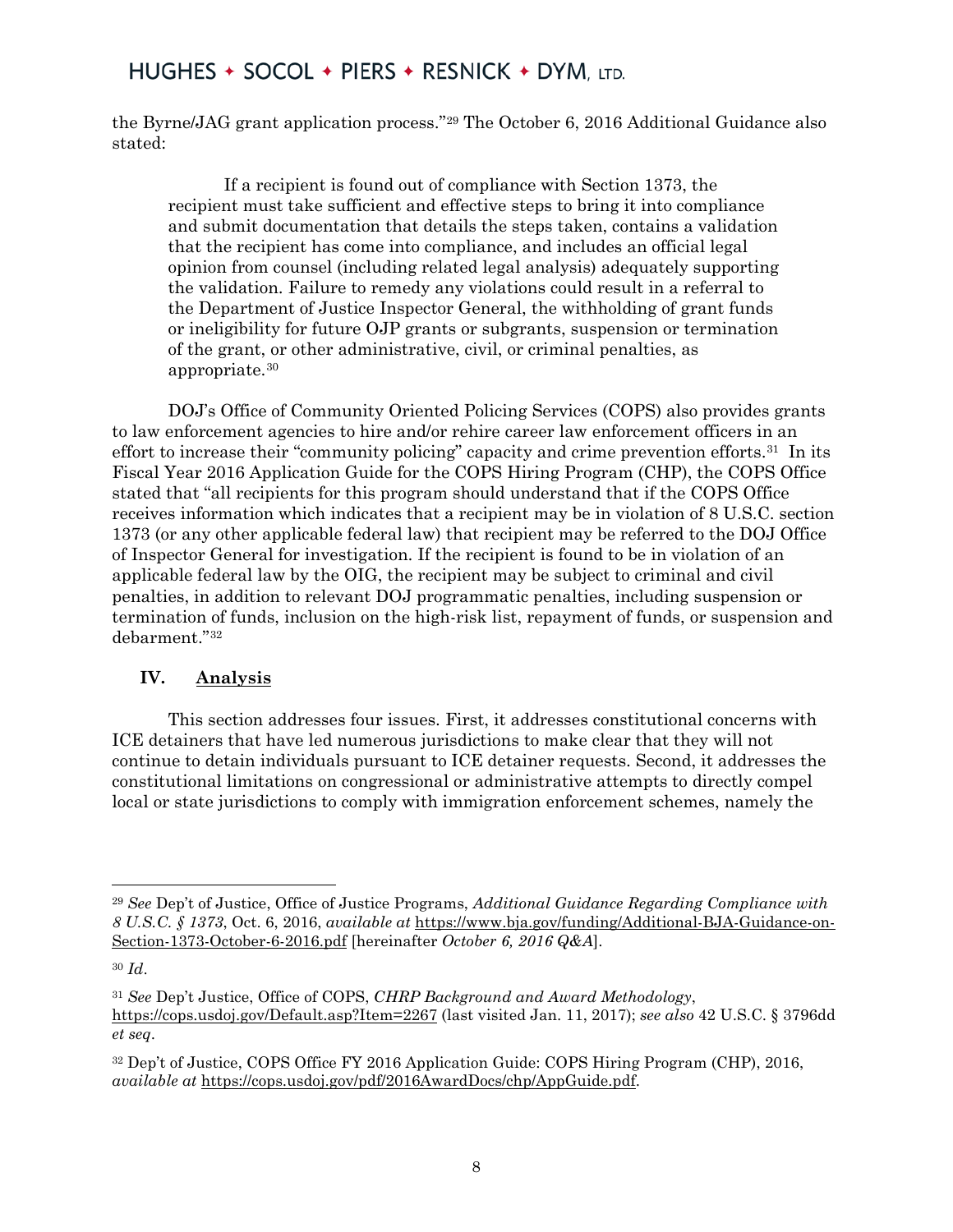Tenth Amendment.[33](#page-8-0) Third, it addresses similar limitations on congressional or administrative attempts to cut broad sources of federal funds to jurisdictions with policies limiting local enforcement of immigration laws, including under the Tenth Amendment and the Spending Clause of the Constitution.[34](#page-8-1) Finally, it addresses DOJ's guidance with respect to § 1373, and the limited requirements of that section, which only prohibit local and state governments from enacting laws or policies that limit maintenance and communication with DHS about information regarding the "*immigration or citizenship status*" of individuals.

#### **A.** *Fourth Amendment Concerns Regarding ICE Detainers*

As discussed above, one of the central aspects of local enforcement of federal immigration laws is the use of ICE detainers, a request from ICE that a local agency hold an individual in custody in order to give ICE the opportunity to take the individual into federal custody.[35](#page-8-2) Detentions pursuant to ICE detainers, however, have raised numerous constitutional concerns, namely that continued detention under an ICE detainer violates the probable cause requirement of the Fourth Amendment.

The Supreme Court has found that being held in jail, "regardless of its label" whether it is "termed 'arrest[]' or 'investigatory detention[]'"—is a seizure that triggers the Fourth Amendment's protections.[36](#page-8-3) Courts have also recognized that when a person is kept in custody *after* he or she should otherwise be released, the detention is a new seizure that requires its own Fourth Amendment justification.[37](#page-8-4) The Fourth Amendment's most basic

 $\overline{\phantom{a}}$ 

<span id="page-8-3"></span><sup>36</sup> *Dunaway v. New York*, 442 U.S. 200, 215-16 (1979) (internal quotation marks and citations omitted); see also *Brown v. Illinois*, 422 U.S. 590, 605 (1975). Certain brief, limited seizures—called "Terry stops"—can be supported by the lower evidentiary standard of reasonable suspicion. *See Terry v. Ohio*, 392 U.S. 1 (1968).

<span id="page-8-0"></span><sup>33</sup> The Tenth Amendment to the United States Constitution states: "The powers not delegated to the United States by the Constitution, nor prohibited by it to the states, are reserved to the states respectively, or to the people." U.S. CONST. AMEND. X.

<span id="page-8-1"></span><sup>34</sup> The Spending Clause is found in Article I, Section 8 of the Constitution, and states: "The Congress shall have Power To lay and collect Taxes, Duties, Imposts and Excises, to pay the Debts and provide for the common Defence and general Welfare of the United States; but all Duties, Imposts and Excises shall be uniform throughout the United States. U.S. CONST. ART. I, § 8.

<span id="page-8-2"></span><sup>35</sup> Courts have held that an immigration detainer is a request that does not impose any obligation on the receiving jurisdiction. *Galarza v. Szalczyk*, 745 F.3d 634, 641 (3d Cir. 2014) (local law enforcement agencies are free to disregard detainers and cannot use them as a defense of unlawful detention); *Villars v. Kubiatowski*, 45 F.Supp.3d 791, 802 (N.D. Ill. 2014) (federal courts and all relevant federal agencies and departments consider ICE detainers to be requests).

<span id="page-8-4"></span><sup>37</sup> *See Illinois v. Caballes*, 543 U.S. 405, 407-08 (2005) (once the initial reason for a seizure is resolved, officers may not prolong the detention without a new, constitutionally adequate justification); *see also Anaya v. Crossroads Managed Care Sys., Inc*., 195 F.3d 584, 592 (10th Cir. 1999) ("A legitimate-though-unrelated criminal arrest does not itself give probable cause to detain the arrestee [for a separate civil purpose]"); *Barnes v. Dist. of Columbia*, 242 F.R.D. 113, 118 (D.D.C. 2007) ("Plaintiffs allege that, despite being entitled to release, they were taken back into custody . . .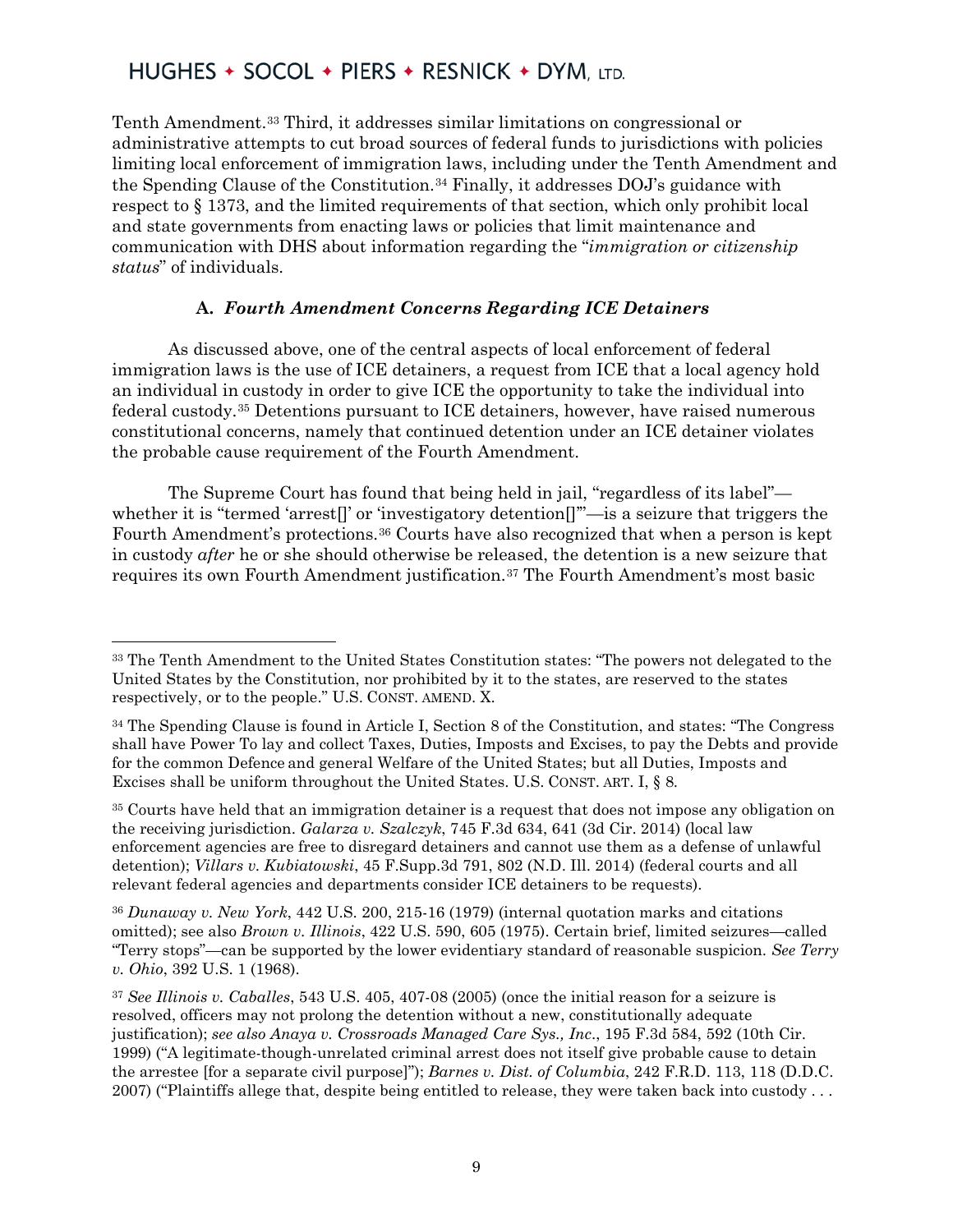requirement is that all arrests must be supported by probable cause.<sup>[38](#page-9-0)</sup> Probable cause requires that "the facts and circumstances within . . . the officers' knowledge and of which they ha[ve] reasonably trustworthy information are sufficient in themselves to warrant a man of reasonable caution in the belief that an offense has been or is being committed."[39](#page-9-1) Probable cause must be based on specific, individualized facts, not generalized suspicion.<sup>[40](#page-9-2)</sup> The Fourth Amendment also requires that at some point, the probable cause "determination must be made by a judicial officer" who can make a neutral and detached assessment.[41](#page-9-3) This judicial determination must occur "either before" the seizure in the form of a judicially issued warrant, or "promptly after" the seizure in the form of a probable cause hearing.[42](#page-9-4)

Under these precedents, numerous federal courts have found that continued detention under an ICE detainer, absent probable cause, would state a claim for a violation of the Fourth Amendment and subject the detaining officer or jurisdiction to civil liability.[43](#page-9-5)

<span id="page-9-1"></span><sup>39</sup> *Brinegar v. United States*, 338 U.S. 160, 175-76 (1949) (internal quotation marks, brackets, and citation omitted).

<span id="page-9-2"></span><sup>40</sup> *See, e.g., Ybarra v. Illinois*, 444 U.S. 85, 91 (1979).

<span id="page-9-3"></span><sup>41</sup> *Gerstein v. Pugh*, 420 U.S. 103, 125 (1975). ICE's predecessor, the INS, responded to comments on proposed changes to 8 C.F.R. § 287.8(c) ("Conduct of arrests"), acknowledging that "[t]he Service is clearly bound by . . . [judicial] interpretations [regarding arrest and post-arrest procedures], including those set forth in *Gerstein v. Pugh*[.]" 59 Fed. Reg. 42406-01 (1994).

<span id="page-9-4"></span><sup>42</sup> *Id*.

l

<span id="page-9-5"></span><sup>43</sup> *See Morales v. Chadbourne*, 996 F. Supp. 2d 19 (D. R.I.), *aff'd on appeal*, 2015 WL4385945 (1st Cir. 2015) (holding that plaintiff stated a Fourth Amendment claim where she was held for 24 hours on an ICE detainer issued without probable cause); *Galarza v. Szalczyk*, No. 10-6815, 2012 WL 1080020, at \*10, \*13 (E.D. Pa. Mar. 30, 2012) (unpub.) (holding that where plaintiff was held for 3 days after posting bail based on an ICE detainer, he stated a Fourth Amendment claim against both federal and local defendants; it was clearly established that the "detainer caused a seizure" that must be supported by "probable cause"), *rev'd on other grounds*, 745 F.3d 634 (3d Cir. 2014) (holding that the County operating the jail, too, may be liable for violating the Fourth Amendment); *Miranda-Olivares v. Clackamas Cnty.*, No. 12-02317, 2014 WL 1414305, at \*10 (D. Or. Apr. 11, 2014) (holding that plaintiff's detention on an ICE detainer after she would otherwise have been released "constituted a new arrest, and must be analyzed under the Fourth Amendment;" and resulting in a settlement in the amount of \$30,100); *Mendoza v. Osterberg*, No. 13-65, 2014 WL 3784141, at \*6 (D. Neb. July 31, 2014) (recognizing that "[t]he Fourth Amendment applies to all seizures of the person," and thus, "[i]n order to issue a detainer[,] there must be probable cause") (internal quotation marks, ellipses, and citations omitted); *Villars v. Kubiatowski*, 45 F.Supp.3d 791 (N.D. Ill. 2014) (holding that plaintiff stated a Fourth Amendment claim where he was held on an ICE detainer that "lacked probable cause," and resulting in settlement as to local defendants); *Uroza v. Salt Lake Cnty.*, No. 11- 713, 2013 WL 653968, at \*5-6 (D. Ut. Feb. 21, 2013) (holding that plaintiff stated a Fourth Amendment claim where ICE issued his detainer without probable cause; finding it clearly established that "immigration enforcement agents need probable cause to arrest . . . [and] detainees who post bail should be set free in the absence of probable cause to detain them again," and resulting in settlement as to local defendants in amount of \$75,000); *Vohra v. United States*, No. 04-0972, 2010

<sup>. [</sup>T]hey allege that they essentially were re-arrested or re-seized. These allegations of Fourth Amendment violations are sufficient to survive a motion to dismiss").

<span id="page-9-0"></span><sup>38</sup> *See Dunaway*, 442 U.S. at 213.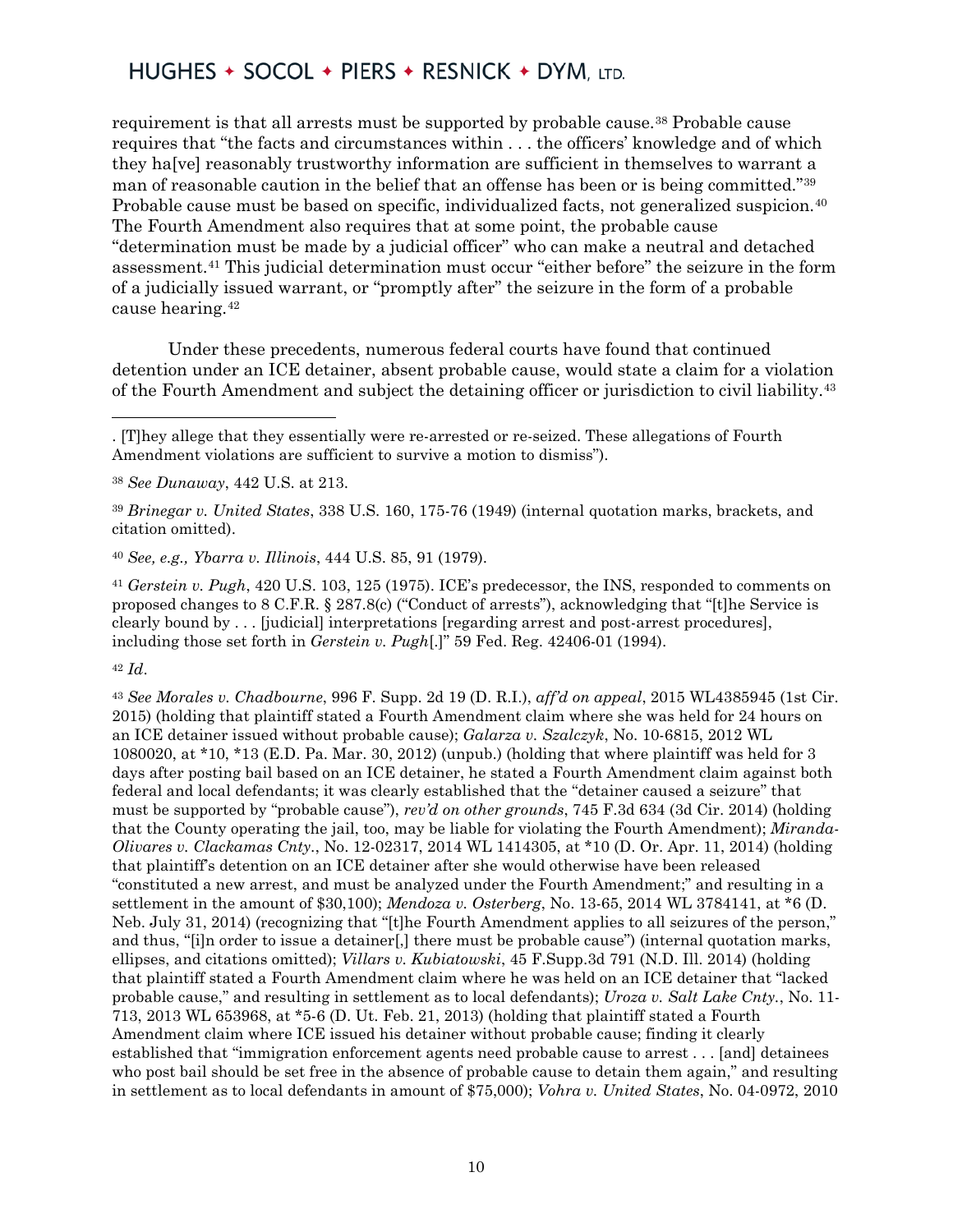These courts have found that local jails must have a warrant or probable cause of a new offense to detain a person after they would otherwise be released from custody.[44](#page-10-0)

In 2015, ICE changed its detainer forms in response to court decisions regarding probable cause violations. A revised form, Form I-247D, requests that the state or local enforcement agency "maintain custody of" an individual for a period not to exceed 48 hours "beyond the time when he/she would otherwise have been released from your custody to allow DHS to assume custody."[45](#page-10-1) The revised form contains boilerplate language stating that "probable cause exists that the subject is a removable alien," and that "this determination is based on" one of four check-boxes. The revised detainer form does not address the requirement of a prompt judicial probable cause hearing before a neutral judicial officer following arrest.<sup>[46](#page-10-2)</sup>

Further, the generalized categories on the revised detainer form do not establish that ICE has made an *individualized* determination of probable cause based on the facts and circumstances of a particular case, as required under the Fourth Amendment. Additionally, the revised form does not require ICE agents to obtain a judicial warrant before issuing a detainer, and thus the detainer request is lawful *only* if it complies with the statutory limitations on ICE's warrantless arrest authority.[47](#page-10-3) Under the INA, ICE may only make warrantless arrests if ICE has "reason to believe" that the alien "is likely to

 $\overline{\phantom{a}}$ U.S. Dist. LEXIS 34363, \*25 (C.D. Cal. Feb. 4, 2010) (magistrate's report and recommendation) ("Plaintiff was kept in formal detention for at least several hours longer due to the ICE detainer. In plain terms, he was subjected to the functional equivalent of a warrantless arrest" to which the "'probable cause' standard . . . applies"), adopted, 2010 U.S. Dist. LEXIS 34088 (C.D. Cal. Mar. 29, 2010) (unpub). *See also* American Civil Liberties Union, *ICE Detainers and the Fourth Amendment: What Do Recent Federal Court Decisions Mean?* (Nov. 13, 2014), *available at* [https://www.aclu.org/sites/default/files/assets/2014\\_11\\_13\\_-\\_ice\\_detainers\\_4th\\_am\\_limits.pdf;](https://www.aclu.org/sites/default/files/assets/2014_11_13_-_ice_detainers_4th_am_limits.pdf) Immigrant Legal Resource Ctr., *Legal Issues with Immigration Detainers* (Nov. 2016), *available at*, [https://www.ilrc.org/sites/default/files/resources/detainer\\_law\\_memo\\_november\\_2016\\_updated.](https://www.ilrc.org/sites/default/files/resources/detainer_law_memo_november_2016_updated.pdf) [pdf.](https://www.ilrc.org/sites/default/files/resources/detainer_law_memo_november_2016_updated.pdf)

<span id="page-10-0"></span><sup>44</sup> *See, e.g., Morales*, 793 F.3d at 217 (1st Cir. 2015) ("Because Morales was kept in custody for a new purpose after she was entitled to release, she was subjected to a new seizure for Fourth Amendment purposes— one that must be supported by a new probable cause justification."); *Vohra*, 2010 U.S. Dist. LEXIS 34363 (C.D. Cal. 2010).

<span id="page-10-1"></span><sup>45</sup> DHS Form I-247D; *see also* 8 C.F.R. §287.7(d) ("Upon a determination by the Department to issue a detainer for an alien not otherwise detained by a criminal justice agency, such agency shall maintain custody of the alien for a period not to exceed 48 hours, excluding Saturdays, Sundays, and holidays in order to permit assumption of custody by the Department.")

<span id="page-10-2"></span><sup>46</sup> The only form of post-arrest review that ICE provides is an examination conducted by a nonjudicial enforcement officer within 48 hours after the subject of the detainer is taken into *ICE custody*, not when the individual is held in local custody pursuant to an ICE detainer. *See* 8 U.S.C. § 1357; 8 C.F.R. § 287.3.

<span id="page-10-3"></span><sup>47</sup> *See Moreno v. Napolitano*, No. 11 C 5452, 2016 WL 5720465, \*8 (N.D. Ill. Sept. 30, 2016) ("Defendants do not argue that the changes they invoke warrant decertification as to Plaintiffs' claim that ICE's practice of issuing detainers without obtaining a warrant exceeds its statutory authority under 8 U.S.C. § 1357(a)(2). Nor can they.").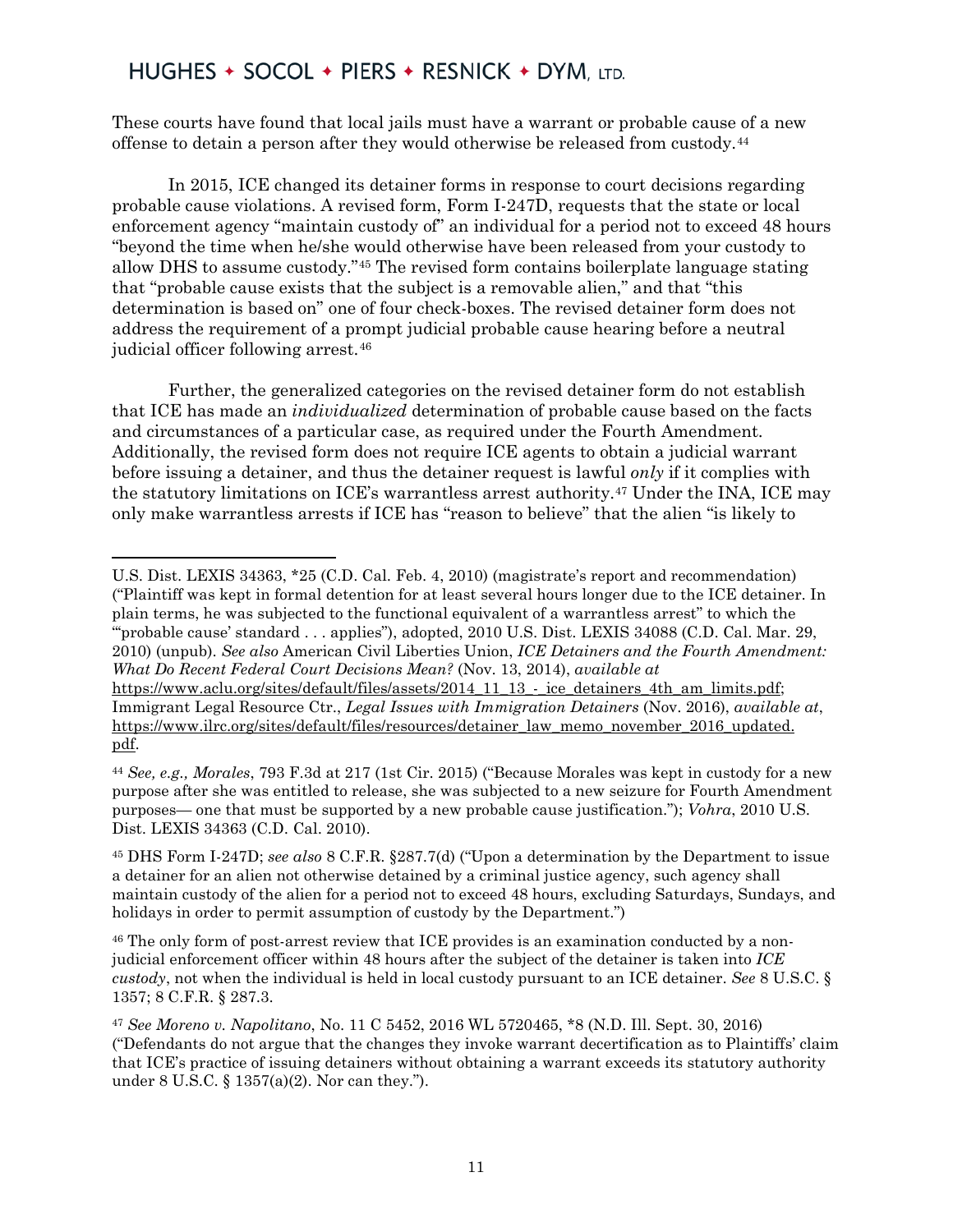escape before a warrant can be obtained for his arrest."[48](#page-11-0) The revised detainer form, as well as ICE's policies and practices, do not require *any* individualized determination that an individual is likely to escape before a warrant can be obtained for his arrest.[49](#page-11-1) As with probable cause, ICE is required to make an individualized determination of flight risk prior to making a warrantless arrest or requesting that another agency make such arrest on its behalf.

Because the revised detainer request form lacks an individualized determination as to probable cause and risk of flight, any detention subject to an ICE detainer has and would continue to subject individual officers and jurisdictions to potential liability.

#### **B.** *Constitutional Implications of Potential Congressional or Administrative Attempts to Directly Compel Local Jurisdictions to Enforce Federal Immigration Laws*

This section addresses federal attempts to directly compel local jurisdictions to enforce federal immigration laws, including ICE detainers.

The relationship between federal immigration priorities and municipal and state action implicates the Tenth Amendment and the Spending Clause of the U.S. Constitution. Should the federal government make attempts to directly compel compliance with certain immigration enforcement provisions, such as immigration detainers, these attempts will face strong challenges under the Tenth Amendment.

The Tenth Amendment provides that "powers not delegated to the United States by the Constitution, nor prohibited by it to the States, are reserved to the States respectively, or to the people."<sup>[50](#page-11-2)</sup> In its 1992 decision in *New York v. United States*,<sup>[51](#page-11-3)</sup> the U.S. Supreme Court addressed a congressional attempt to regulate in the area of low-level radioactive waste by providing that states *must* either develop legislation on how to dispose of all lowlevel radioactive waste generated within the states, or the states would be forced to take title to such waste, making the waste the states' responsibility. The Court found that Congress had attempted to *require* the states to perform a duty, and thus sought to "commandeer" the legislative process of the states.<sup>[52](#page-11-4)</sup> The Court found that this power was not found in the text or structure of the Constitution, and it was thus a violation of the Tenth Amendment.

<span id="page-11-0"></span><sup>48</sup> *Id*. at \*4; *see also* 8 U.S.C. § 1357(a)(2).

<span id="page-11-1"></span><sup>49</sup> *Id*. at \*6 ("Defendants acknowledge that, '[a]s part of the process of issuing immigration detainers, ICE's policies and practices do not require any individualized determination that a class member is likely to escape before a warrant can be obtained for his arrest.'... Defendants further admit that, in fact, 'ICE agents *do not make any determination at all* that the class member is likely to escape before a warrant can be obtained for his arrest.') (citations and internal quotation marks omitted).

<span id="page-11-2"></span><sup>50</sup> U.S. CONST. AMEND. X.

<span id="page-11-3"></span><sup>51</sup> 505 U.S. 144 (1992).

<span id="page-11-4"></span><sup>52</sup> 505 U.S. at 175-76.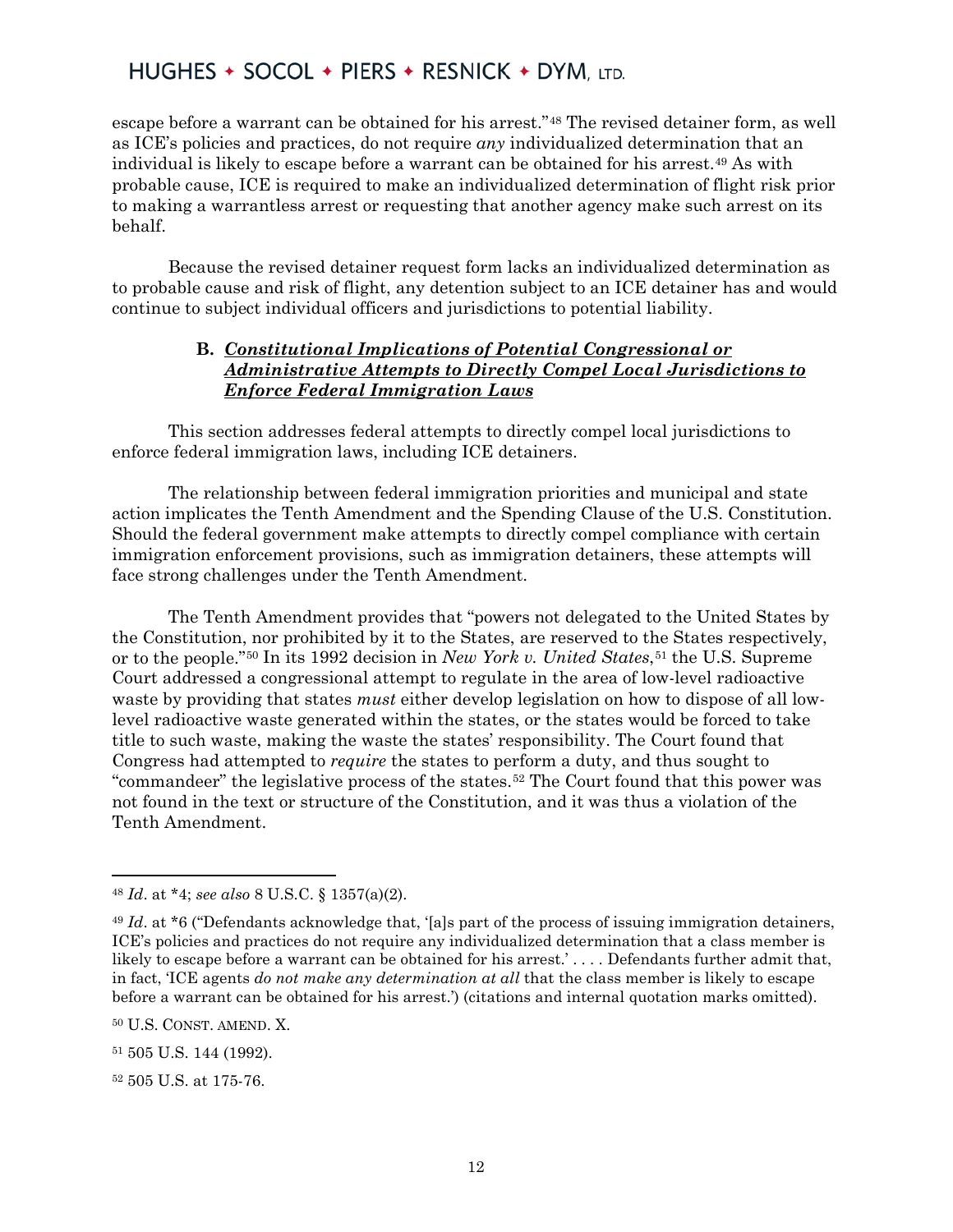Subsequently, in *Printz v. United States*, the Supreme Court held that Congress could not, in an effort to regulate the distribution of firearms in the interstate market, compel state law-enforcement officials to perform background checks.[53](#page-12-0) Under the Brady Handgun Act, Congress sought to temporarily require state and local law enforcement officers to conduct background checks on prospective handgun purchasers within five business days of an attempted purchase.[54](#page-12-1) This portion of the act was challenged under the Tenth Amendment, under the theory that Congress was without authority to "commandeer" state executive branch officials. The Supreme Court concluded that commandeering of state executive branch officials, even temporarily, was outside of Congress's power, and thus a violation of the Tenth Amendment.[55](#page-12-2) The Court held that "[t]he Federal Government may neither issue directives requiring the States to address particular problems, nor command the States' officers, or those of their political subdivisions, to administer or enforce a federal regulatory program."[56](#page-12-3)

Thus, under *New York* and *Printz*, a legislative attempt to *directly* compel state and local compliance with immigration enforcement would likely violate the Tenth Amendment and would be struck down by a reviewing court. Under these precedents, it is unlikely that legislation stating that local jurisdictions *shall* comply with requests from ICE to detain individuals will survive a challenge by states or local jurisdictions on Tenth Amendment grounds.[57](#page-12-4)

Similarly, regulatory or administrative attempts to compel state and local compliance with immigration detainers would likely fail, given that the courts will apply the same "anti-commandeering" principals to regulations and administrative action. In *Galarza v. Szalczyk*, for example, the Third Circuit Court of Appeals addressed whether detainers issued under a regulation, 8 C.F.R. § 287.7, were mandatory, and found that in light of *New York* and *Printz*, detainers are explicitly not mandatory and that electing not to respond to them is entirely within the discretion of local law enforcement. The *Galarza* Court stated:

[I]t is clear to us that reading  $\S 287.7$  to mean that a federal detainer filed with a state or local LEA is a command to detain an individual on behalf of the federal government, would violate the anti-commandeering doctrine of

<span id="page-12-3"></span><sup>56</sup> *Id*.

 $\overline{\phantom{a}}$ 

<span id="page-12-4"></span><sup>57</sup> *See also* Erwin Chemerinsky, Annie Lai and Seth Davis, *Trump Can't Force 'Sanctuary Cities' to Enforce His Deportation Plans*, WASHINGTON POST, Dec. 22, 2016, *available at* [https://www.washingtonpost.com/opinions/trump-cant-force-sanctuary-cities-to-enforce-his](https://www.washingtonpost.com/opinions/trump-cant-force-sanctuary-cities-to-enforce-his-deportation-plans/2016/12/22/421174d4-c7a4-11e6-85b5-76616a33048d_story.html?utm_term=.d69495c29f77)[deportation-plans/2016/12/22/421174d4-c7a4-11e6-85b5-](https://www.washingtonpost.com/opinions/trump-cant-force-sanctuary-cities-to-enforce-his-deportation-plans/2016/12/22/421174d4-c7a4-11e6-85b5-76616a33048d_story.html?utm_term=.d69495c29f77)

[76616a33048d\\_story.html?utm\\_term=.d69495c29f77](https://www.washingtonpost.com/opinions/trump-cant-force-sanctuary-cities-to-enforce-his-deportation-plans/2016/12/22/421174d4-c7a4-11e6-85b5-76616a33048d_story.html?utm_term=.d69495c29f77) ("Trump insists that he can force states and cities to participate in his plan to deport undocumented immigrants. But this ignores the 10th Amendment, which the Supreme Court has repeatedly interpreted to prevent the federal government from 'commandeering' state and local governments by requiring them to enforce federal mandates.").

<span id="page-12-0"></span><sup>53</sup> 521 U.S. 898, 933-935 (1997).

<span id="page-12-1"></span><sup>54</sup> Brady Handgun Violence Prevention Act, P.L. 103-159, §102.

<span id="page-12-2"></span><sup>55</sup> 521 U.S. at 935.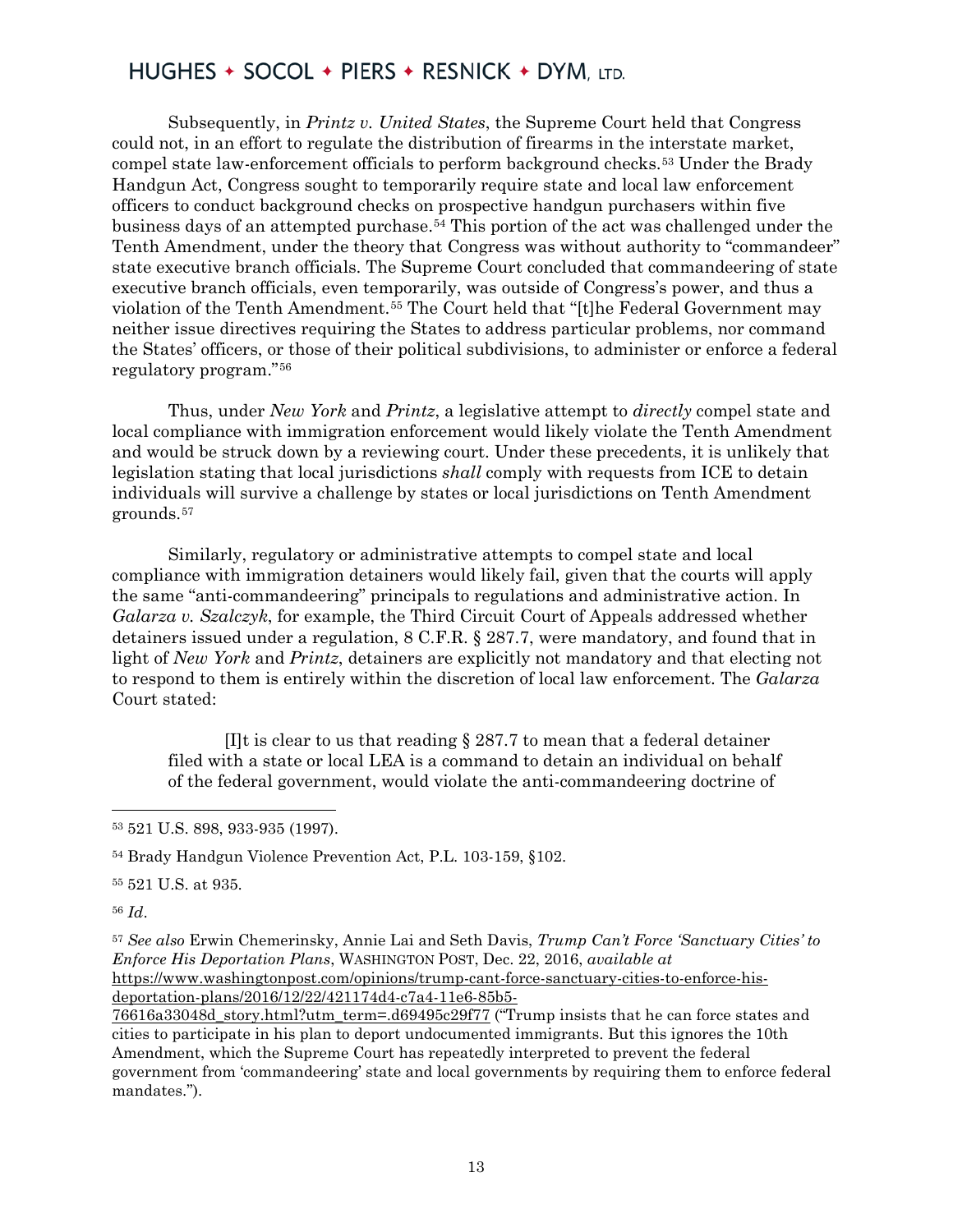the Tenth Amendment. As in *New York* and *Printz,* immigration officials may not compel state and local agencies to expend funds and resources to effectuate a federal regulatory scheme. The District Court's interpretation of § 287.7 as compelling Lehigh County to detain prisoners for the federal government is contrary to the Federal Constitution and Supreme Court precedents.[58](#page-13-0)

As such, any congressional or administrative action seeking to directly compel states or local officers to act would likely fail under the Tenth Amendment.

#### **C.** *Constitutional Implications of Potential Congressional or Administrative Attempts to Withhold General Federal Funds from Local Jurisdictions That Do Not Enforce Federal Immigration Laws*

In lieu of legislation or regulations seeking direct compliance with enforcement schemes, Congress may attempt to withhold general federal funds from municipalities and jurisdictions that do not continue to detain individuals pursuant to ICE detainers or take part in other enforcement mechanisms. Congress has made attempts in the past to enact this type of legislation, which would expressly tie various types of federal funding to compliance with immigration detainers and other civil immigration enforcement[.59](#page-13-1) For example, S. 3100, introduced in June 2016, would revoke federal funding for Economic Development Administration Grants and the Department of Housing & Urban Development's Community Development Block Grants programs unless jurisdictions comply with all DHS detainer requests.<sup>[60](#page-13-2)</sup> President-elect Trump has also said that his administration will pursue a policy of blocking *all* federal funding for cities where local law enforcement agencies do not cooperate with ICE agents.<sup>[61](#page-13-3)</sup>

These laws or policies regarding general federal funding will face similar challenges under the Tenth Amendment and the Spending Clause of the U.S. Constitution.

The Spending Clause grants Congress the power "to pay the Debts and provide for the . . . general Welfare of the United States."[62](#page-13-4) Under the Spending Clause, Congress can allocate money to states, private entities, or individuals, and require those recipients to engage in or refrain from certain activities as a condition of receiving and spending that

 $\overline{\phantom{a}}$ 

<span id="page-13-4"></span><sup>62</sup> U.S. CONST., Art. I, § 8, cl. 1.

<span id="page-13-0"></span><sup>58</sup> 745 F.3d 634, 643 (3d. Cir. 2014).

<span id="page-13-1"></span><sup>59</sup> *See, e.g.*, H.R. 3009, "Enforce the Law for Sanctuary Cities Act"; S.1814, "Stop Sanctuary Cities Act"

<span id="page-13-2"></span><sup>60</sup> Stop Dangerous Sanctuary Cities Act, S. 3100, 114th Cong. (2nd Sess. 2016) (Sec. 4 places limitations on grants through the U.S. Department of Housing and Urban Development's Community Development Block Grant program ("CDBG"), as well as the U.S. Economic Development Administration).

<span id="page-13-3"></span><sup>61</sup> *See, e.g.*, Donald J. Trump for President, Inc., *Donald J. Trump Contract with the American Voter* (Oct. 22, 2016), [https://www.donaldjtrump.com/press-releases/donald-j.-trump-delivers](https://www.donaldjtrump.com/press-releases/donald-j.-trump-delivers-groundbreaking-contract-for-the-american-vote1)[groundbreaking-contract-for-the-american-vote1.](https://www.donaldjtrump.com/press-releases/donald-j.-trump-delivers-groundbreaking-contract-for-the-american-vote1)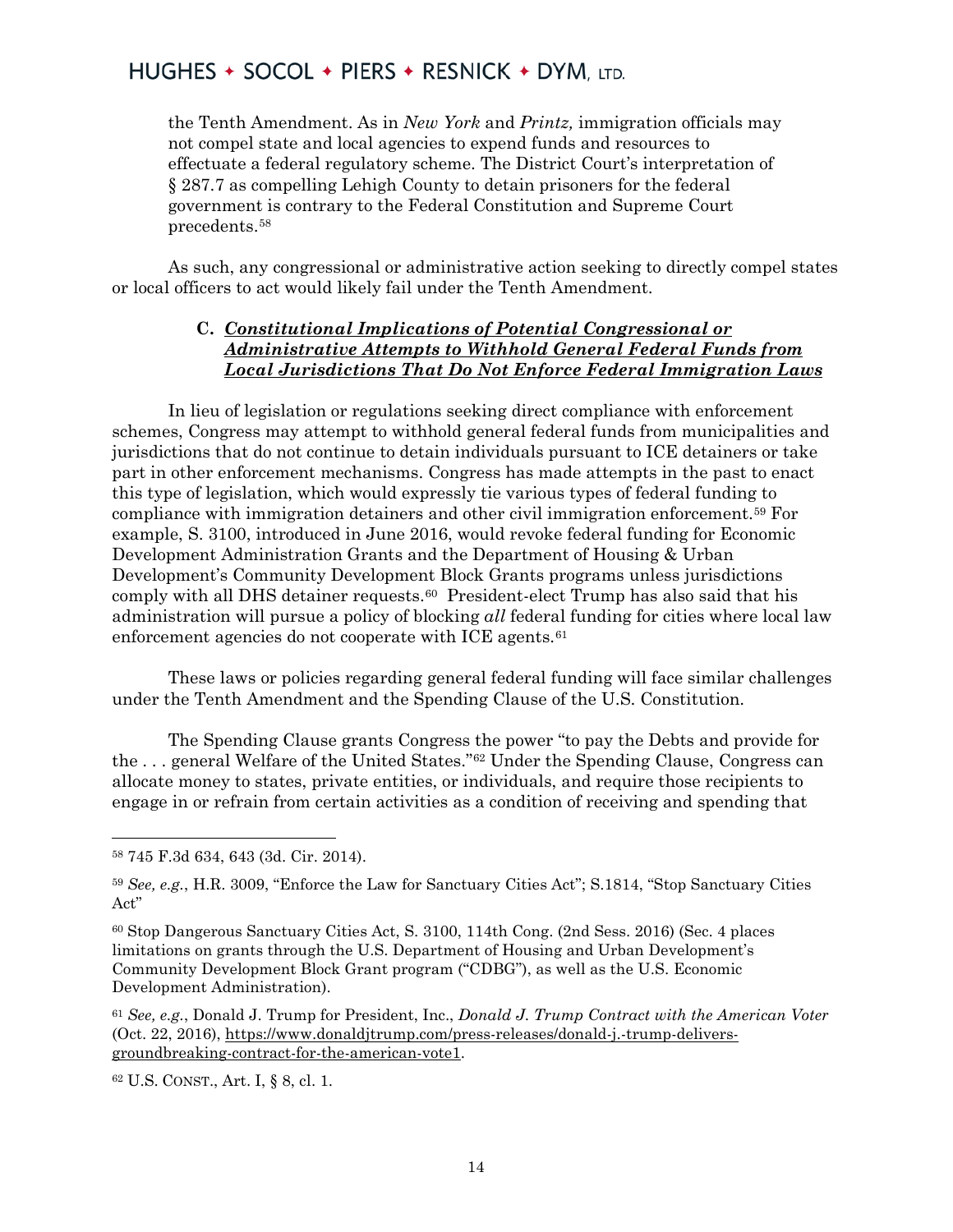money.[63](#page-14-0) However, under precepts of federalism, there are limitations on Congress' ability to apply such requirements to the states. The Supreme Court has scrutinized Spending Clause legislation to ensure that "Congress is not using financial inducements to exert 'a power akin to undue influence.'"[64](#page-14-1)

In *South Dakota v. Dole*, the Court considered a challenge to federal law that threatened to withhold five percent of a State's federal highway funds if the State did not raise its drinking age to 21. The Court noted that under the Spending Clause, there are limits to the conditions on the receipt of federal funds: they must be (1) related to the general welfare, (2) stated unambiguously, (3) clearly related to the program's purpose, and  $(4)$  not otherwise unconstitutional.<sup>65</sup> The Court asked whether "the financial inducement" offered by Congress" was "so coercive as to pass the point at which 'pressure turns into compulsion,'"[66](#page-14-3) and, whether the condition was related to the particular national project or program to which the money was being directed.[67](#page-14-4) The Court upheld the condition in *Dole*, finding that the amount of money at issue was only "relatively mild encouragement to the States," and that the drinking age condition was "directly related to one of the main purposes for which highway funds are expended—safe interstate travel."[68](#page-14-5)

Subsequently, in *National Federation of Independent Business v. Sebelius*, the Supreme Court addressed a provision of the Affordable Care Act (ACA) that would have withheld Medicaid reimbursement to a state unless that state complied with an expansion of its Medicaid program. Under the ACA, if a state did not comply with the Act's coverage requirements, it would lose not only the federal funding for those requirements, but *all* of its federal Medicaid funds.[69](#page-14-6) The Court held that the Medicaid expansion *was* unconstitutionally coercive.

Chief Justice Roberts, writing for a plurality, noted that while Congress may use its spending power to create incentives for states to act in accordance with federal policies, Congress may not exert undue influence by compelling states' policy choices. He stated that "[w]hen, for example, such conditions take the form of threats to terminate other significant independent grants, the conditions are properly viewed as a means of pressuring the States to accept policy changes."[70](#page-14-7) The Roberts plurality found that in the ACA, Congress had unconstitutionally threatened states with the loss of all of their existing Medicaid funds,

 $\overline{\phantom{a}}$ 

<span id="page-14-7"></span><sup>70</sup> *Id.* at 2604.

<span id="page-14-0"></span><sup>63</sup> *See S. Dakota v. Dole*, 483 U.S. 203 (1987).

<span id="page-14-1"></span><sup>64</sup> *Nat'l Fed'n of Indep. Bus. v. Sebelius*, 132 S. Ct. 2566, 2602 (2012) (citing *Steward Machine Co. v. Davis*, 301 U.S. 548, 590 (1937).

<span id="page-14-2"></span><sup>65</sup> 483 U.S. at 207-208.

<span id="page-14-3"></span><sup>66</sup> *Id*. at 211 (citing *Steward Machine*, 301 U.S. at 590).

<span id="page-14-4"></span><sup>67</sup> *Id*. at 207-209.

<span id="page-14-5"></span><sup>68</sup> *Id.* at 211.

<span id="page-14-6"></span><sup>69</sup> 132 S. Ct. 2566, 2582.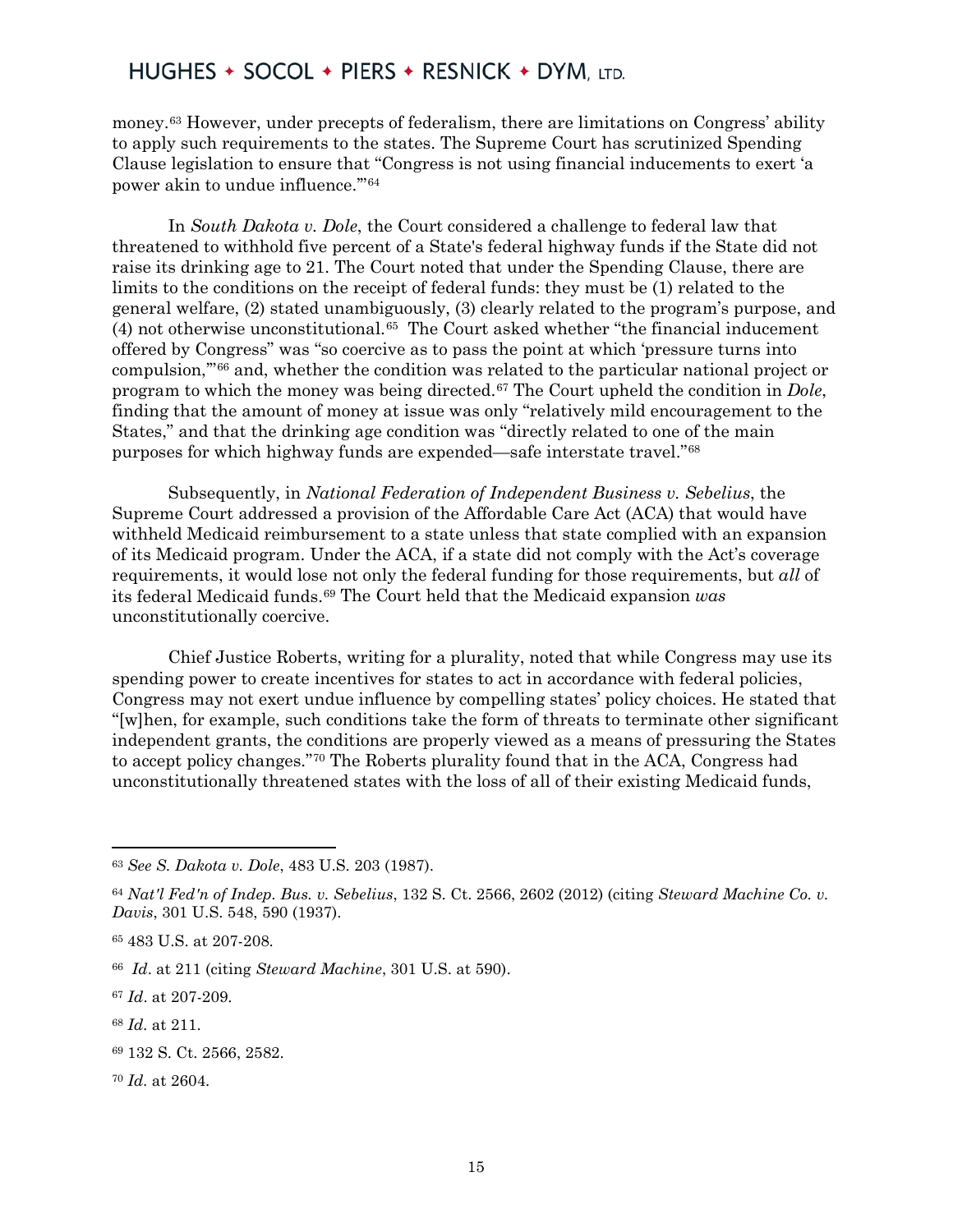which amounted to a "gun to the head."<sup>[71](#page-15-0)</sup> The plurality concluded that the threatened loss of all Medicaid funds, which constitute over 10% of a state's overall budget, left the States with no real option but to acquiesce in the Medicaid expansion.<sup>[72](#page-15-1)</sup>

Further, *Sebelius* also affirms that Congress cannot create a funding condition that is unrelated to the original funding purpose; that is, there must be a relationship between the grant condition and the underlying grant program. By finding that the Medicaid expansion was not a modification of the existing Medicaid program, he rejected Justice Ginsburg's assertion in her concurrence that *Dole* is distinguishable because in the ACA, "Congress has not threatened to withhold funds earmarked for any *other* program."[73](#page-15-2) Chief Justice Roberts also noted that Congress may not surprise states with post-acceptance or retroactive conditions.[74](#page-15-3) Thus, if a policy goal is unrelated to the underlying grant condition, the condition will not survive constitutional scrutiny under the Spending Clause.[75](#page-15-4)

Thus, cuts to general federal funds would be examined based on the percentage of the local or state budget threatened and the nexus between the grant condition and the underlying grant program. This doctrine applies to both congressional and executive threats to pull unrelated federal funding for municipalities and jurisdictions that have local laws or policies limiting local enforcement of federal immigration law, such as the honoring of ICE detainers. First, restricting general federal funding would most certainly be coercive: New York City alone could lose \$10.4 billion annually in federal money.[76](#page-15-5) Further, general federal funding has no direct connection to immigration enforcement, and certainly has less of a connection or nexus than the Medicaid funding at issue in *Sebelius* to the condition imposed.

The same lack of nexus would apply to unrelated Economic Development Administration (EDA) Grants and the Department of Housing & Urban Development's Community Development Block Grants (CBDG) contemplated in proposed legislation. EDA funding supports economic development, public works, and other projects with the goal of building durable regional economies, including those in economically distressed areas of the United States.[77](#page-15-6) CDBG funds are intended to ensure decent affordable housing, provide

<span id="page-15-0"></span><sup>71</sup> *Id*. at 2604.

<span id="page-15-1"></span><sup>72</sup> *Id*. at 2605.

<span id="page-15-2"></span><sup>73</sup> *Id*. at 2605; *id*. at 2634 (Ginsburg, J., dissenting)

<span id="page-15-3"></span><sup>74</sup> *Id*. at 2606.

<span id="page-15-4"></span><sup>75</sup> *See also* KENNETH R. THOMAS, CONG. RESEARCH SERV., THE CONSTITUTIONALITY OF FEDERAL GRANT CONDITIONS AFTER NATIONAL FEDERATION OF INDEPENDENT BUSINESS V. SEBILIUS 15*,* (July 17, 2012); *see also* Chemerinsky, Lai and Davis, *supra* note 57 ("Nor can the federal government do indirectly — by threatening to withdraw federal funding from states — what it cannot do directly.").

<span id="page-15-5"></span><sup>76</sup> *See* Noah Feldman, *Sanctuary Cities Are Safe, Thanks to Conservatives*, BLOOMBERG, Nov. 29, 2016, *available at* [https://www.bloomberg.com/view/articles/2016-11-29/sanctuary-cities-are-safe](https://www.bloomberg.com/view/articles/2016-11-29/sanctuary-cities-are-safe-thanks-to-conservatives)[thanks-to-conservatives.](https://www.bloomberg.com/view/articles/2016-11-29/sanctuary-cities-are-safe-thanks-to-conservatives)

<span id="page-15-6"></span><sup>77</sup> U.S. Econ. Dev. Admin., *Overview*,<https://www.eda.gov/about/> (last visited Jan. 11, 2017).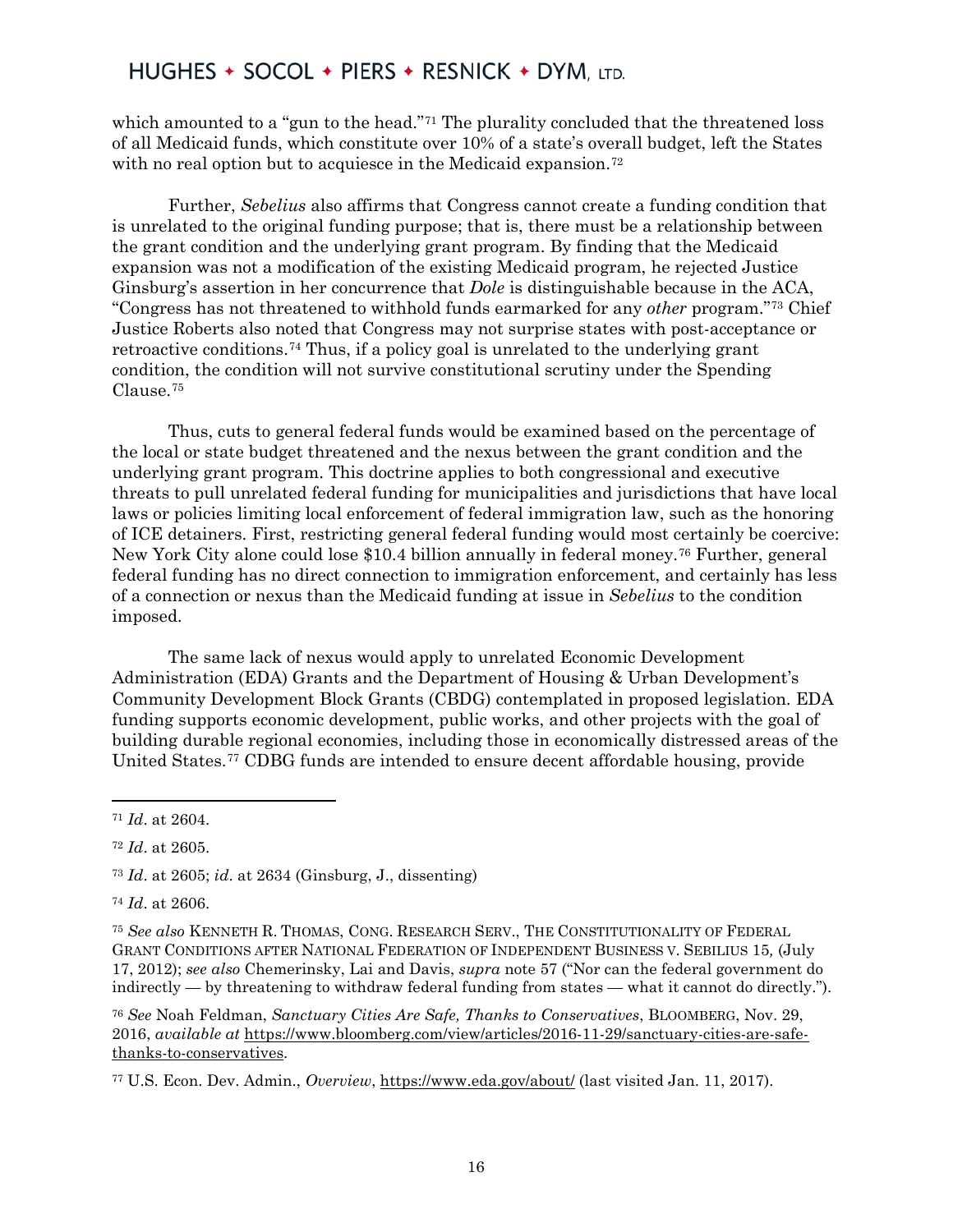services to vulnerable community members, and expand and retain businesses. Grants are also provided for areas recovering from Presidentially declared disasters, as well as areas affected by housing foreclosures.[78](#page-16-0) Project funds have been used for various projects wholly unrelated to immigration, for instance, to help deliver groceries to vulnerable populations in California; construct a shelter for youth experiencing homelessness in Fairbanks, Alaska; and to create a family-friendly park and recreational area in Arlington, Texas.[79](#page-16-1)

Finally, the Court in *Dole* held that Congress' Spending Clause power "may not be used to induce the States to engage in activities that would themselves be unconstitutional. Thus, for example, a grant of federal funds conditioned on invidiously discriminatory state action . . . would be an illegitimate exercise of the Congress' broad spending power."[80](#page-16-2) With respect to any federal legislation or action withholding funds unless a jurisdiction complies with detainers, a growing number of courts have recognized that DHS, state, and local officials may be held liable for causing wrongful detentions under a detainer in violation of the Fourth Amendment.[81](#page-16-3) The current Secretary of DHS has acknowledged the "increasing number of federal court decisions that hold that detainer-based detention by state and local law enforcement agencies violates the Fourth Amendment."[82](#page-16-4) As such, any legislation or administrative attempts to tie funding to compliance with ICE detainers could face this additional challenge.

It should be noted, however, that despite this analysis, the federal government or the incoming administration could attempt to withhold generalized federal funds pending legal challenges, affecting the budgets of local and state governments or agencies.

#### **D.** *Section 1373 and the Department of Justice's Position on Certification of Compliance*

As discussed above, following a memo issued by the DOJ Office of the Inspector General (OIG), DOJ's Office of Justice Programs (OJP) and Office of Community Oriented Policing Services (COPS) have issued guidance that they consider 8 U.S.C. § 1373 an applicable federal law with which grant applicants must certify compliance.

 $\overline{a}$ 

<span id="page-16-0"></span><sup>78</sup> U.S. Dep't of Hous. and Urban Dev., *Cmty. Dev. Block Grant Program – CDBG*, [http://portal.hud.gov/hudportal/HUD?src=/program\\_offices/comm\\_planning/communitydevelopment/](http://portal.hud.gov/hudportal/HUD?src=/program_offices/comm_planning/communitydevelopment/programs) [programs](http://portal.hud.gov/hudportal/HUD?src=/program_offices/comm_planning/communitydevelopment/programs) (last visited Jan. 11, 2017).

<span id="page-16-1"></span><sup>79</sup> U.S. Dep't of Hous. and Urban Dev., *CDBG Project Profiles*, <https://www.hudexchange.info/community-development/project-profiles/> (last visited Jan. 11, 2017).

<span id="page-16-2"></span><sup>80</sup> *Dole*, 483 U.S. at 210–11.

<span id="page-16-3"></span><sup>81</sup> *See, e.g., Miranda-Olivares v. Clackamas Cty.*, No. 3:12-CV-02317-ST, 2014 WL 1414305, at \*11 (D. Or. Apr. 11, 2014) ("There is no genuine dispute of material fact that the County maintains a custom or practice in violation of the Fourth Amendment to detain individuals over whom the County no longer has legal authority based only on an ICE detainer which provides no probable cause for detention."); *See also Moreno v. Napolitano*, Case No. 11 C 5452, 2014 WL 4814776 (N.D. Ill. Sept. 29, 2014) (denying judgment on the pleadings to the government on plaintiffs' claim that ICE's detainer procedures violate probable cause requirements).

<span id="page-16-4"></span><sup>82</sup> *See* Secure Communities Letter, *supra* note 12 at 2 n.1.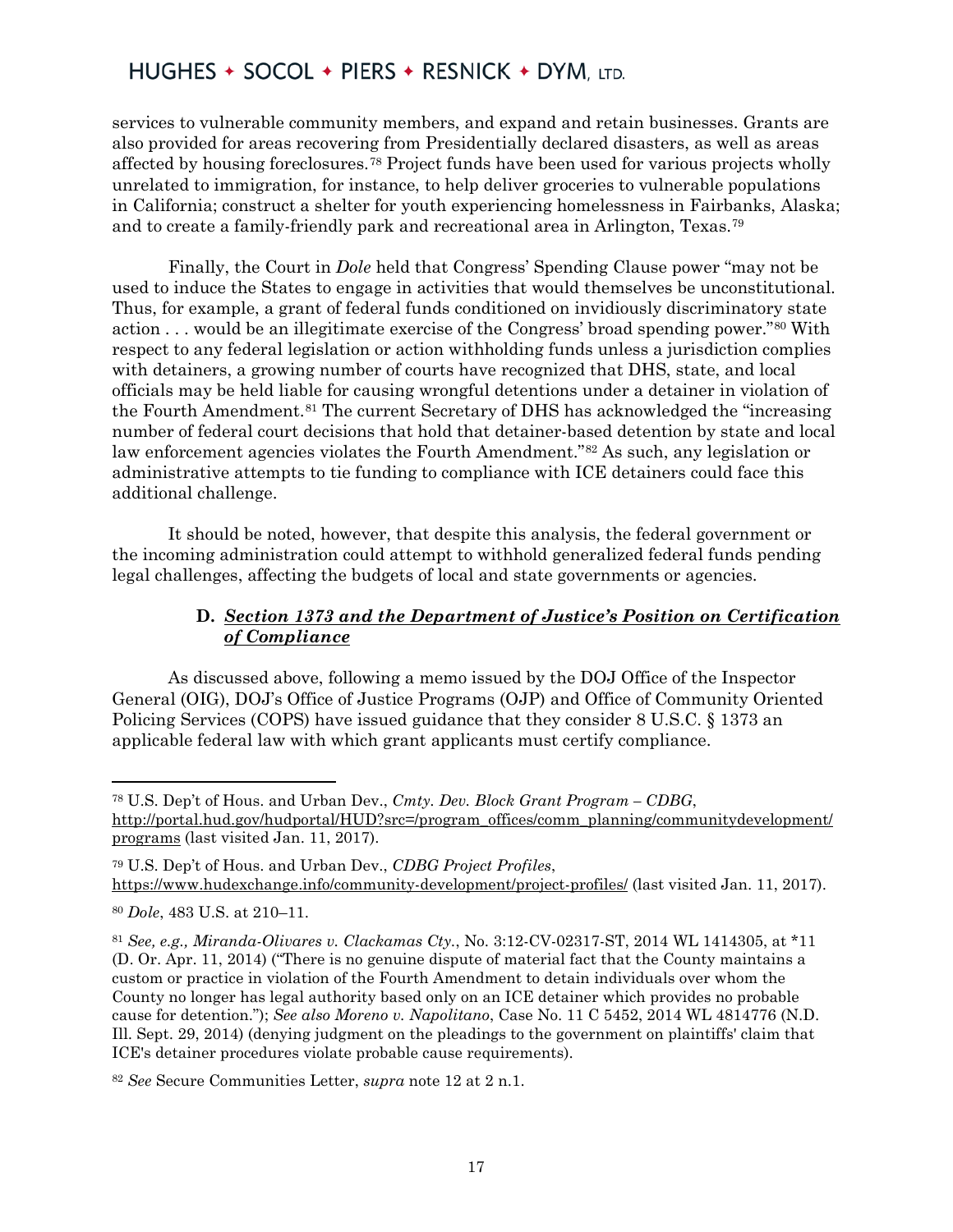Thus far, neither the memo issued by OIG nor guidance issued by OJP or COPS has concluded that any jurisdiction's policy with respect to local enforcement of federal immigration laws is in violation of § 1373, nor does either recommend the withholding of any grants. Further, the OIG memo and grant-related guidance issued by OJP and COPS appear to be at odds with the recommendations of the President's 21st Century Policing Task Force, which states that law enforcement agencies "should build relationships based on trust with immigrant communities."[83](#page-17-0) In order to do that, the Task Force recommends "[d]ecoupl[ing] federal immigration enforcement from routine local policing for civil enforcement and nonserious crime," and that DHS "should terminate the use of the state and local criminal justice system, including through detention, notification, and transfer requests, to enforce civil immigration laws against civil and non-serious criminal offenders."[84](#page-17-1) However, the Task Force was convened by the outgoing administration, and is not binding in any event.

#### *i. Section 1373's Limited Application*

Section 1373 has limited application. It states in relevant part that "a Federal, State, or local government entity or official may not prohibit, or in any way restrict, any government entity or official from sending to, or receiving from, [DHS] information regarding the citizenship or immigration status, lawful or unlawful, of any individual."[85](#page-17-2) It also prohibits restrictions on "[m]aintaining such information."[86](#page-17-3)

By its terms, the statute in pertinent part only prohibits local and state governments and agencies from enacting laws or policies that limit communication with DHS about information regarding the "*immigration or citizenship status*" of individuals.[87](#page-17-4) The statute does *not* prohibit laws or policies that limit communications regarding criminal case information, custody status, or release dates of individuals in local or state custody.

The statute also does not compel compliance with ICE detainers or prohibit policies or laws regarding compliance with ICE detainers. As discussed above, in addition to their questionable constitutionality under the Fourth Amendment, detainers *cannot* be mandatory under federalism principles and the Tenth Amendment,<sup>[88](#page-17-5)</sup> and nothing in  $\S$  1373 or the guidance issued by DOJ changes that analysis.

Section 1373 also does not impose any affirmative obligation on local law enforcement to *collect* information regarding immigration or citizenship status, nor does it

<span id="page-17-1"></span><sup>84</sup> *Id*.

l

<span id="page-17-2"></span><sup>85</sup> 8 U.S.C. § 1373.

<span id="page-17-0"></span><sup>83</sup> FINAL REPORT ON PRESIDENT'S TASK FORCE ON 21<sup>st</sup> CENTURY POLICING, 1.9 Recommendation: Law enforcement agencies should build relationships based on trust with immigrant communities. This is central to overall public safety, p. 18, *available at*

[https://cops.usdoj.gov/pdf/taskforce/taskforce\\_finalreport.pdf.](https://cops.usdoj.gov/pdf/taskforce/taskforce_finalreport.pdf)

<span id="page-17-3"></span><sup>86</sup> *Id*. Since local governments are not required to maintain such information, the ban on restricting the maintenance of such information is of less significance.

<span id="page-17-4"></span><sup>87</sup> *Id*. (emphasis added).

<span id="page-17-5"></span><sup>88</sup> *See supra* Part IV.B.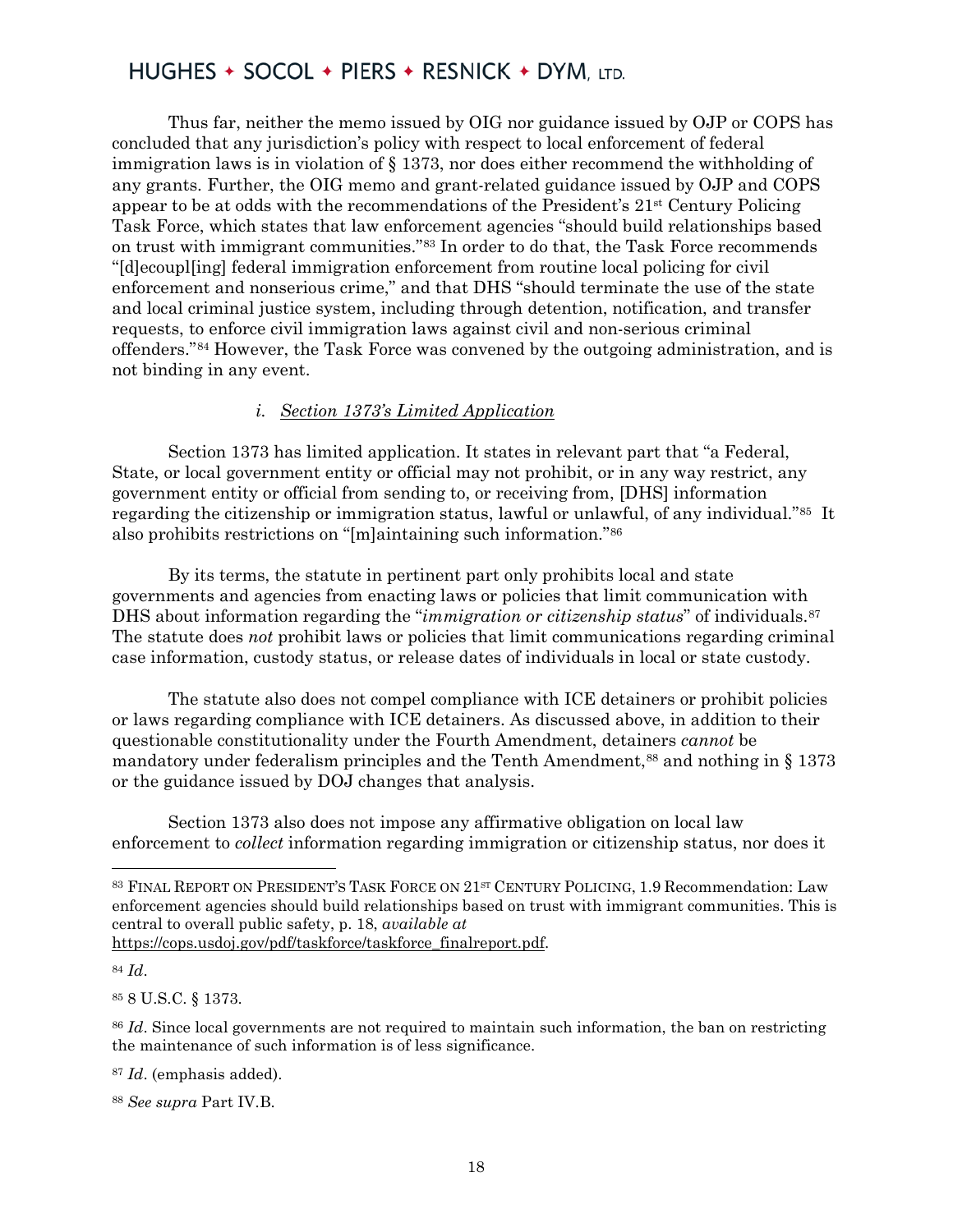prevent any local jurisdiction from enacting a law or ordinance instructing local employees not to collect such information. Nor does the statute affirmatively obligate local law enforcement to assist ICE in collecting such information through jail visits or interviews, or prohibit policies restricting ICE access to local jails or facilities. The statute only bars prohibitions on government entities from maintaining or sharing *citizenship or immigration status* information.

Thus, unless a local jurisdiction's policies or laws specifically limit communication with DHS about an individual's *citizenship or immigration status*, or affirmatively forbids the maintenance of information, the jurisdiction would be in compliance with the plain terms of 8 USC § 1373.

Further, under the prior program of Secure Communities, and under DHS's current Priority Enforcement Program (PEP), when an individual is arrested and booked by a law enforcement officer for a criminal violation and his or her fingerprints are submitted to the FBI for criminal history and warrant checks, the same biometric data is also sent to ICE to check against immigration databases so that ICE can determine whether the individual is a priority for removal.[89](#page-18-0) Given this reality, it is unclear whether in practice local officials do actually prohibit local government entities or officials from sharing information regarding immigration status or citizenship to ICE.

#### *ii. Challenges Involving Section 1373*

Section 1373 has been found by at least one court to be valid under the Tenth Amendment. The City of New York and Mayor Rudolph Giuliani challenged the statute after it was passed in 1996, in light of the City's 1989 Executive Order which prohibited any City officer or employee from transmitting information regarding the immigration status of any individual to federal immigration authorities except under certain circumstances.[90](#page-18-1)  The City brought a facial challenge to § 1373, arguing that it violated the Tenth Amendment because it forbid state and local government entities from controlling the use of information regarding immigration status, and that interference with a state's control over its own workforce was outside Congress's plenary power over immigration.[91](#page-18-2) Citing *New York* and *Printz*, the Second Circuit found that in § 1373:

Congress has not compelled state and local governments to enact or administer any federal regulatory program. Nor has it affirmatively conscripted states, localities, or their employees into the federal government's

<span id="page-18-2"></span><sup>91</sup> *City of New York*, 179 F.3d at 33.

<span id="page-18-0"></span><sup>89</sup> *See* U.S. ICE, *Priority Enforcement Program Overview*,<https://www.ice.gov/pep> (last visited Jan. 11, 2017).

<span id="page-18-1"></span><sup>90</sup> *See City of New York v. U.S.*, 179 F.3d 29, 31 (2d Cir. 1999). The City also challenged a similar provision codified at 8 U.S.C. § 1644, passed as part of the Personal Responsibility and Work Opportunity Reconciliation Act of 1996, which states that "Notwithstanding any other provision of Federal, State, or local law, no State or local government entity may be prohibited, or in any way restricted, from sending to or receiving from the Immigration and Naturalization Service information regarding the immigration status, lawful or unlawful, of an alien in the United States."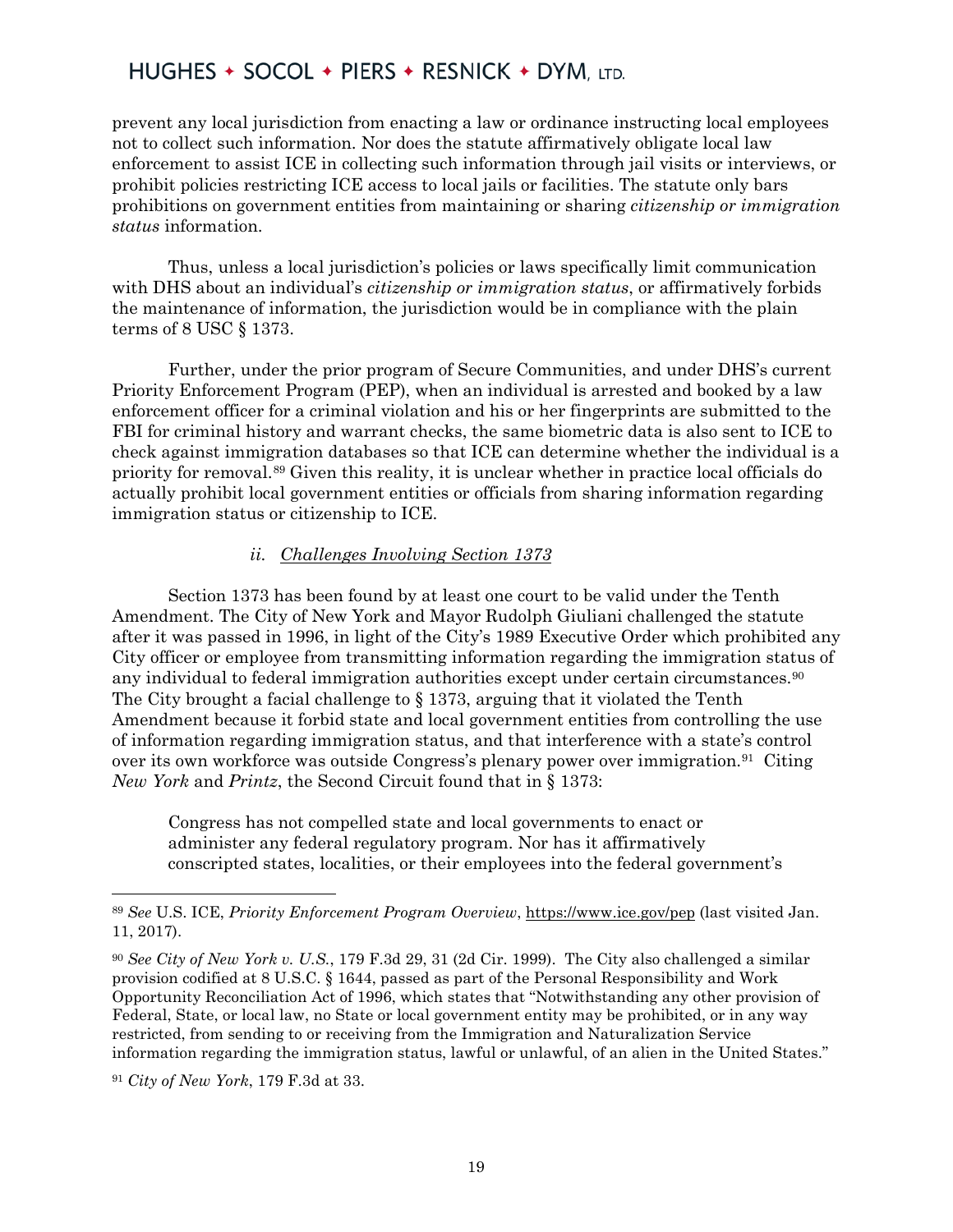service. These Sections do not directly compel states or localities to require or prohibit anything. Rather, they prohibit state and local governmental entities or officials only from directly restricting the voluntary exchange of immigration information with the INS.[92](#page-19-0)

The Court in *City of New York* also found that the City had failed to show that § 1373 constituted an impermissible intrusion on the City's authority to control the use of confidential information and to determine how such information will be handled by City employees, because the City's Executive Order was the only city policy the City claimed was affected. The Court, however, stated that "[w]hether these Sections would survive a constitutional challenge in the context of generalized confidentiality policies that are necessary to the performance of legitimate municipal functions and that include federal immigration status is not before us and we offer no opinion on that question.<sup>[93](#page-19-1)</sup> In the wake of the Second Circuit's decision, the City of New York revoked its Executive Order and put in place a new order (Executive Order 41) which incorporated privacy protections for immigration-related information into a more generalized privacy policy that applies to a broader category of information in a variety of contexts.[94](#page-19-2)

While the Second Circuit found § 1373 to be valid under the Tenth Amendment in *City of New York*, the decision makes clear that while § 1373 prohibits state and local governments from placing restrictions on the reporting of immigration status, it does not actually mandate that states or localities take any affirmative action.[95](#page-19-3) This finding has been made by other courts as well.[96](#page-19-4) For example, in *Sturgeon v. Bratton*, a resident of Los Angeles brought a challenge in California state court to the validity of the policy of the Los Angeles Police Department (LAPD) which stated that "[o]fficers shall not initiate police action where the objective is to discover the alien status of a person," and that "[o]fficers shall neither arrest nor book persons for violation of" the federal illegal reentry statute.<sup>[97](#page-19-5)</sup> The plaintiff alleged that the LAPD policy violated the Supremacy Clause of the U.S. Constitution because it was in direct conflict with § 1373.[98](#page-19-6) The Court found no conflict because the LAPD policy said nothing about communication with ICE, the only topic

 $\overline{a}$ 

<span id="page-19-3"></span><sup>95</sup> *City of New York*, 179 F.3d at 35 ("These Sections do not directly compel states or localities to require or prohibit anything.").

<span id="page-19-4"></span><sup>96</sup> *See Doe v. City of N.Y.*, 19 Misc. 3d 936, 940, 860 N.Y.S.2d 841, 844 (Sup. Ct. 2008), *aff'd*, 67 A.D.3d 854, 890 N.Y.S.2d 548 (2009) ("However, while said provision prohibits state and local governments from placing restrictions on the reporting of immigration status, it does not impose an affirmative duty to make such reports.").

<span id="page-19-5"></span><sup>97</sup> 95 Cal. Rptr. 3d 718, 722 (Ct. App. 2009); *see also* LAPD Special Order 40 (SO40) (1979).

<span id="page-19-6"></span><sup>98</sup> *Id*.

<span id="page-19-0"></span><sup>92</sup> *Id*. at 35.

<span id="page-19-1"></span><sup>93</sup> *Id*. at 37.

<span id="page-19-2"></span><sup>94</sup> N.Y.C., N.Y., Exec. Order No. 41 §§1-2: City-Wide Privacy Policy and Amendment of Exec. Order No. 34 Relating to City Policy Concerning Immigrant Access to City Servs, (Sept. 17, 2003), *available at* <http://www.nyc.gov/html/dfta/downloads/pdf/EO41.pdf> [hereinafter *N.Y. Exec. Order*]; *see also* Elizabeth M. McCormick, *Federal Anti-Sanctuary Law: A Failed Approach to Immigration Enforcement and A Poor Substitute for Real Reform*, 20 LEWIS & CLARK L. REV. 165, 188-89 (2016).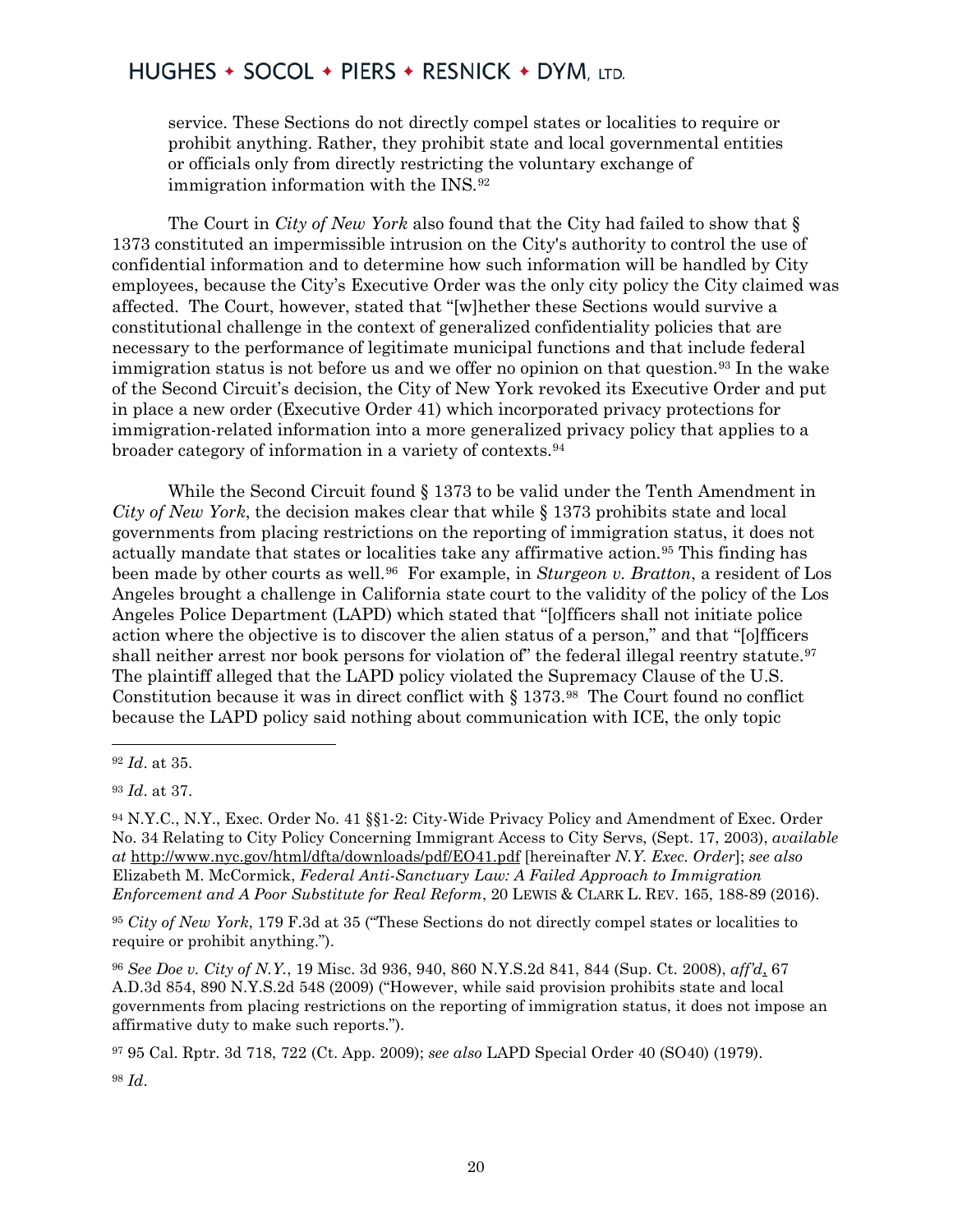addressed by § 1373, and § 1373 said nothing about initiation of police action or arrests for illegal entry.[99](#page-20-0)

Further, *City of New York* did not address provisions that prohibit the gathering, rather than the sharing of confidential immigration-related information. New York City's Executive Order 41, for example, prohibits city employees, except in limited circumstances, from inquiring about immigration status,[100](#page-20-1) and such a policy does not conflict with the plain terms of § 1373.

#### *iii. Authority to Require Certification with Compliance of Mandate Training*

DOJ has not provided specific authority under which the SCAAP or COPS reimbursement or grant programs will seek to require certification of compliance with § 1373. With respect to the SCAAP program, the statutory provision, does not require certification of compliance with any specific federal laws, including  $\S 1373$ , <sup>[101](#page-20-2)</sup> and there are no specific implementing regulations for the SCAAP program. Similarly, the statutory provision regarding COPS grants, including the COPS Hiring Program,[102](#page-20-3) does not contain a requirement for certification of compliance with any specific federal laws, including § 1373, and the regulations regarding the COPS program do not contain any provisions regarding conditions for COPS Hiring Program grants, including compliance with § 1373.[103](#page-20-4)

With respect to JAG grants, the statute and regulations do require a certification of compliance with the JAG statutory provisions and "all other applicable Federal laws."[104](#page-20-5) However, the phrase "all other applicable Federal laws" is not defined in the statute or regulations.

None of the three programs, SCAAP, COPS, or JAG, have legislative or regulatory provisions specifically authorizing DOJ to mandate that local jurisdictions provide guidance or training to their personnel, as contemplated by the DOJ guidance on JAG Grants.[105](#page-20-6)  Such requirements would likely raise similar Tenth Amendment or Spending Clause considerations raised above.

l

<span id="page-20-0"></span><sup>99</sup> 95 Cal. Rptr. 3d at 731-32.

<span id="page-20-1"></span><sup>100</sup> N.Y., Exec. Order No. 41, §§3-4.

<span id="page-20-2"></span><sup>101</sup> 8 U.S.C. § 1231(i).

<span id="page-20-3"></span><sup>102</sup> 42 U.S.C. § 3796dd *et seq*.

<span id="page-20-4"></span><sup>103</sup> 28 C.F.R. § 92 et seq.

<span id="page-20-5"></span><sup>104</sup> 42 U.S.C. § 3752(5); *see* 28 C.F.R. § 33.41(f)(5).

<span id="page-20-6"></span><sup>105</sup> See *supra* note 28, July 7, 2016 Q & A ("Your personnel must be informed that notwithstanding any state or local policies to the contrary, federal law does not allow any government entity or official to prohibit the sending or receiving of information about an individual's citizenship or immigration status with any federal, state or local government entity and officials.").